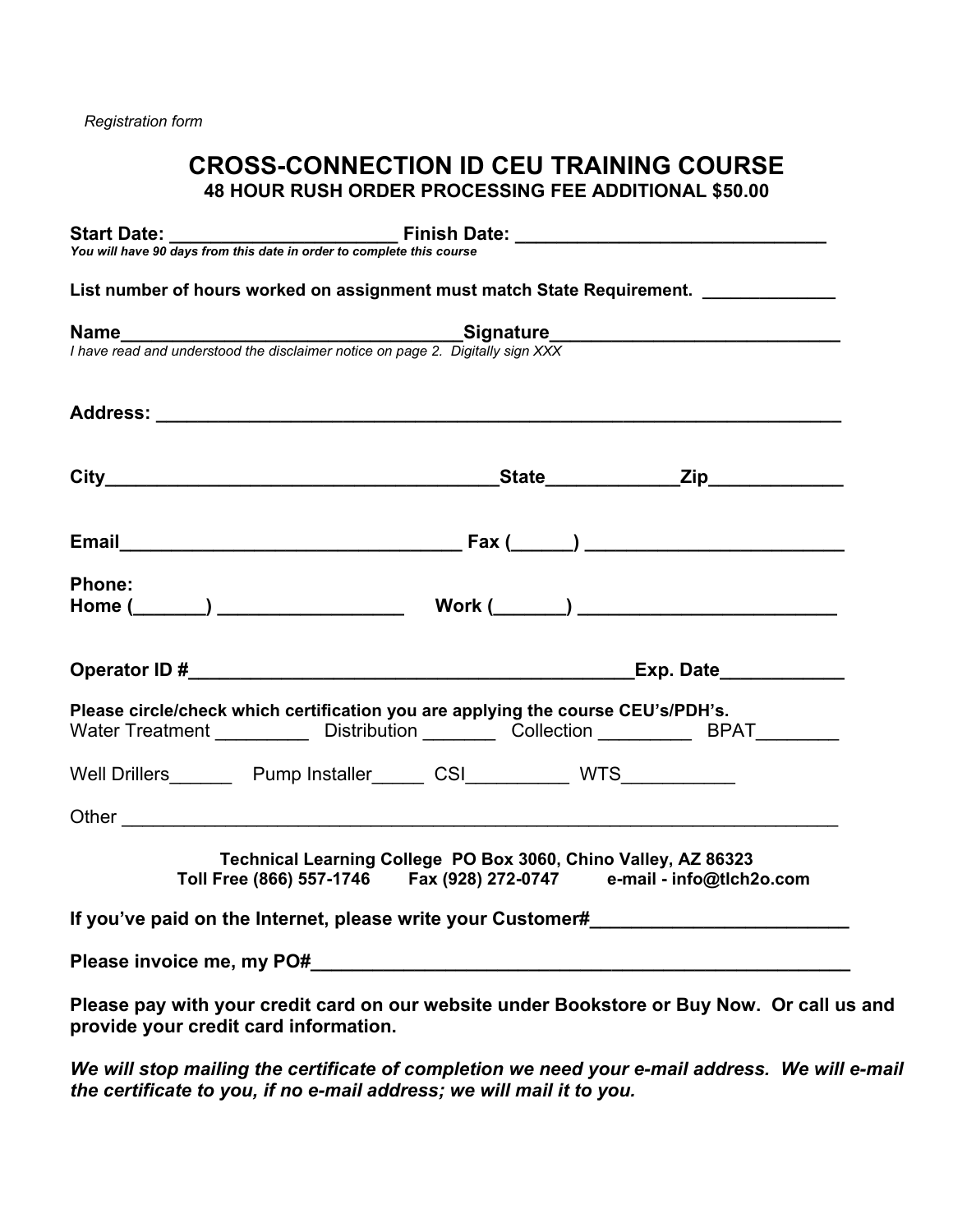### **DISCLAIMER NOTICE**

I understand that it is my responsibility to ensure that this CEU course is either approved or accepted in my State for CEU credit. I understand State laws and rules change on a frequent basis and I believe this course is currently accepted in my State for CEU or contact hour credit, if it is not, I will not hold Technical Learning College responsible. I fully understand that this type of study program deals with dangerous, changing conditions and various laws and that I will not hold Technical Learning College, Technical Learning Consultants, Inc. (TLC) liable in any fashion for any errors, omissions, advice, suggestions or neglect contained in this CEU education training course or for any violation or injury, death, neglect, damage or loss of your license or certification caused in any fashion by this CEU education training or course material suggestion or error or my lack of submitting paperwork. It is my responsibility to call or contact TLC if I need help or assistance and double-check to ensure my registration page and assignment has been received and graded. It is my responsibility to ensure all information is correct and to abide with all rules and regulations.

**State Approval Listing Link**, check to see if your State accepts or has pre-approved this course. Not all States are listed. Not all courses are listed. If the course is not accepted for CEU credit, we will give you the course free if you ask your State to accept it for credit. Professional Engineers; Most states will accept our courses for credit but we do not officially list the States or Agencies. Please check your State for approval.

#### **State Approval Listing URL…**

*<http://www.abctlc.com/downloadsPDF/CEU%20State%20Approvals.pdf>*

*You can obtain a printed version of the course manual from TLC for an additional \$169.95 plus shipping charges.* 

#### **Grading Information**

In order to maintain the integrity of our courses we do not distribute test scores, percentages or questions missed. Our exams are based upon pass/fail criteria with the benchmark for successful completion set at 70%. Once you pass the exam, your record will reflect a successful completion and a certificate will be issued to you.

#### **AFFIDAVIT OF EXAM COMPLETION**

I affirm that I personally completed the entire text of the course. I also affirm that I completed the exam without assistance from any outside source. I understand that it is my responsibility to file or maintain my certificate of completion as required by the state or by the designation organization.

#### **Texas TCEQ STUDENTS ONLY**

All TCEQ Students will need to sign this and date this form as well. TCEQ students will also be given special assistance if you fail the examination. You will also have access to failed or wrong questions and/or the area or topic of the assignment to complete your learning experience.

#### **Attention Texas TCEQ Operators, Irrigators, CSI and Backflow Testers…**

**NOTE:** Any course cannot be taken for same credit in the same renewal period. Please call TCEQ and make sure that these courses are still accepted for credit before starting. Do not retake this course for credit in the same renewal period.

**Signature \_\_\_\_\_\_\_\_\_\_\_\_\_\_\_\_\_\_\_\_\_\_\_\_\_\_\_\_\_\_\_\_\_\_\_\_\_\_\_\_\_\_\_\_\_\_\_\_\_\_\_\_\_\_\_\_\_\_\_\_**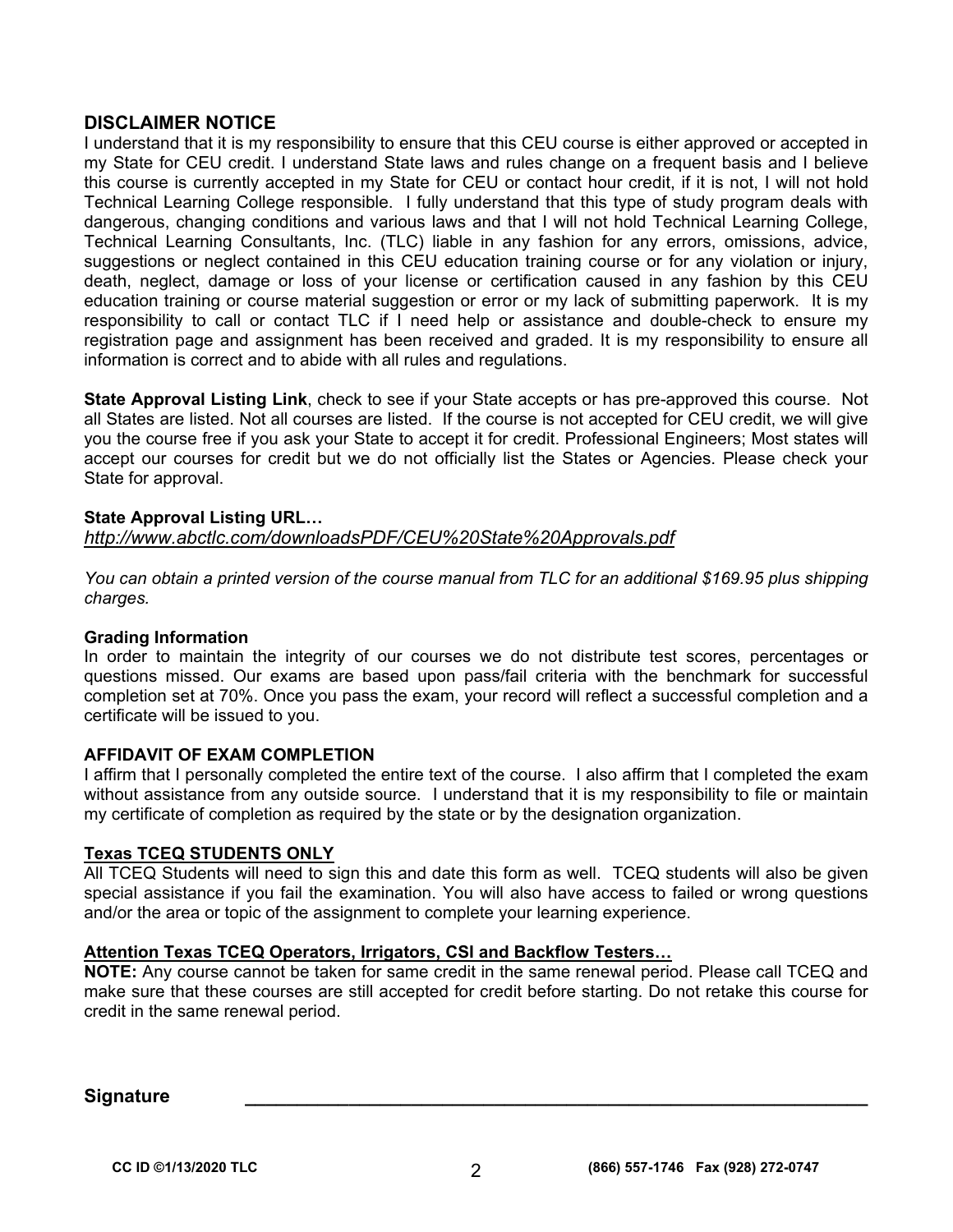# **For TCEQ Licensed Wastewater Operators**

# **Rule Changes and Updates for Domestic Wastewater Systems**

On Nov. 4, 2014, TCEQ commissioners adopted revisions to 30 Texas Administrative Code (TAC), Chapter 217, Design Criteria for Domestic Wastewater Systems, and "re-adopted" previously repealed rules in 30 TAC, Chapter 317, Design Criteria Prior to 2008.

# *Some of the changes to Chapter 217 include:*

- Adding new definitions and clarifying existing definitions;
- Adding design criteria and approval requirements for rehabilitation of existing infrastructure;
- Adding design criteria for new technologies, including cloth filters and air lift pumps;
- Making changes to reflect modern practices, standards and trends;
- Modifying rule language to improve readability and enforceability; and
- Modifying the design organic loadings and flows for a new wastewater treatment facility.

# **SUBCHAPTER A: ADMINISTRATIVE REQUIREMENTS §§217.1 - 217.18**

Effective December 4, 2015 §217.1. Applicability. (a) Applicability. (1) This chapter applies to the design, operation, and maintenance of: (A) domestic wastewater treatment facilities that are constructed with plans and specifications received and approved by the executive director after the effective date of the amendments to this chapter; (B) treatment units that are altered, constructed, or re-rated with plans and specifications received and approved by the executive director after the effective date of the amendments to this chapter; (C) collection systems that are constructed with plans and specifications received and approved by the executive director after the effective date of the amendments to this chapter; (D) collection system units that are altered, constructed, or re-rated with plans and specifications received and approved by the executive director after the effective date of the amendments to this chapter; (E) existing domestic wastewater treatment facilities that do not have a current Texas Pollutant Discharge Elimination System permit or a Texas Land Application Permit and are required to have an active wastewater permit; (F) existing wastewater treatment facilities and collection systems that never received approval for plans and specifications from the executive director; and (G) collection system rehabilitation projects covered in §217.56(c) and §217.69 of this title (relating to Trenchless Pipe Installation; and Maintenance, Inspection, and Rehabilitation of the Collection System). (2) Domestic wastewater treatment facilities, treatment units, collection systems, and collection system units with plans and specifications approved by the executive director that were received on or after August 28, 2008 and before the effective date of this chapter must comply with the rules in this chapter, as they existed immediately before the effective date of the amendments to this chapter.

The rules in Texas Commission on Environmental Quality Page 2 Chapter 217 - Design Criteria for Domestic Wastewater Systems effect immediately before the effective date of the amendments to this chapter are continued in effect for that purpose. (3) This chapter does not apply to: (A) the design, installation, operation, or maintenance of domestic wastewater treatment facilities, treatment units, collection systems, or collection system units with plans and specifications that were approved by the executive director on or before August 27, 2008, which are governed by Chapter 317 of this title (relating to Design Criteria Prior to 2008) or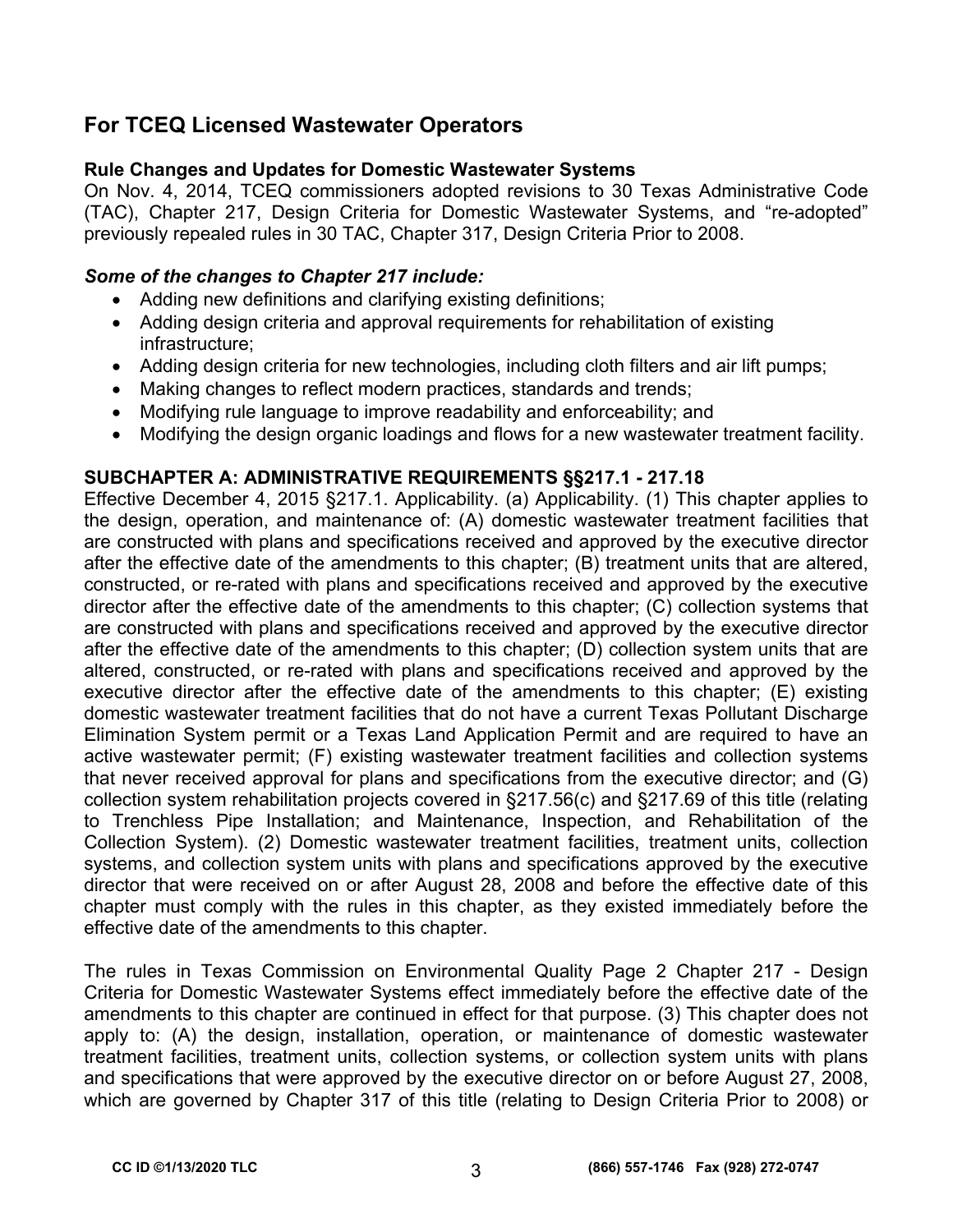design criteria that preceded Chapter 317 of this title; and (B) systems regulated by Chapter 285 of this title (relating to On-Site Sewage Facilities); or collection systems or wastewater treatment facilities that collect, transport, treat, or dispose of wastewater that does not have the characteristics of domestic wastewater, although the wastewater may contain domestic wastewater.

(b) The executive director may grant variances from new requirements added by the amendments of this chapter to a person who proposes to construct, alter, or re-rate a collection system or wastewater treatment facility if the plans and specifications for the project are submitted within 180 days after the date the amendments to this chapter are effective, provided the plans and specifications comply with the rules in effect immediately prior to the amendment. Adopted November 4, 2015 Effective December 4, 2015

**The link to the rules is available on the TCEQ website at <https://www.tceq.texas.gov/rules/indxpdf.html>**

\_\_\_\_\_\_\_\_\_\_\_\_\_\_\_\_\_\_\_\_\_\_\_\_\_\_\_\_\_\_\_\_\_\_\_\_\_\_\_\_\_\_\_\_\_\_\_\_\_\_\_\_\_

 $\mathcal{L}_\text{max}$  , and the contract of the contract of the contract of the contract of the contract of the contract of the contract of the contract of the contract of the contract of the contract of the contract of the contr

*For Texas Wastewater Students Only….* 

Please sign and date this notice

Printed Name

Signature **Date**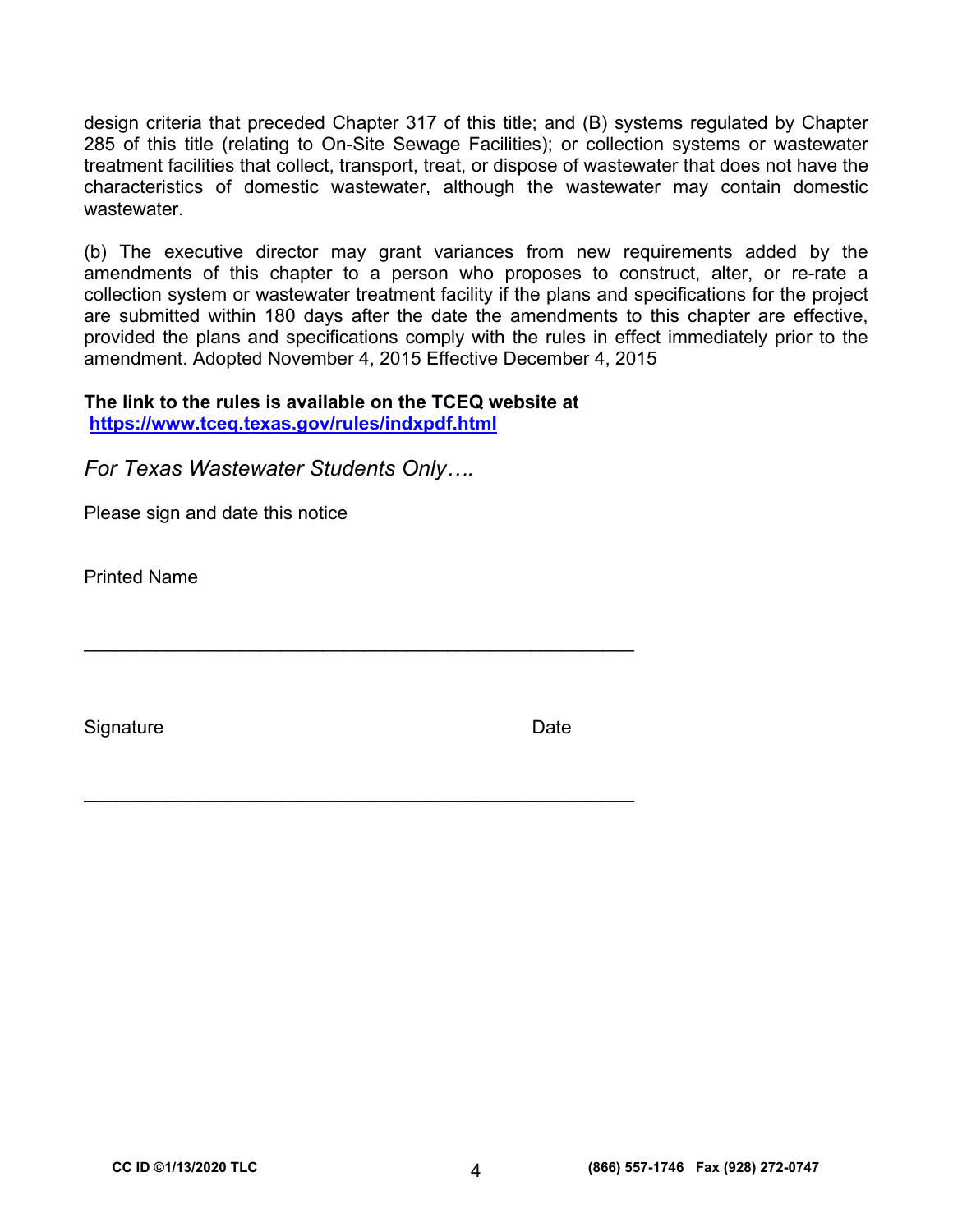# **Texas Students Only**

**Acknowledgement of Notice of Potential Ineligibility for License** 

*You are required to sign and return to TLC or your credit will not be reported.* 

| Name:          |  |  |  |
|----------------|--|--|--|
|                |  |  |  |
| Date of Birth: |  |  |  |

Email Address: \_\_\_\_\_\_\_\_\_\_\_\_\_\_\_\_\_\_\_\_\_\_\_\_\_\_\_\_\_\_\_\_\_\_\_\_\_\_\_\_\_\_\_\_\_\_\_\_\_

By signing this form, I acknowledge that Technical Learning College notified me of the following:

- the potential ineligibility of an individual who has been convicted of an offense to be issued an occupational license by the Texas Commission on Environmental Quality (TCEQ) upon completion of the educational program;
- the current TCEQ Criminal Conviction Guidelines for Occupational Licensing, which describes the process by which the TCEQ's Executive Director determines whether a criminal conviction:
- renders a prospective applicant an unsuitable candidate for an occupational license;
- warrants the denial of a renewal application for an existing license; or
- warrants revocation or suspension of a license previously granted.
- the right to request a criminal history evaluation from the TCEQ under Texas Occupations Code Section 53.102; and
- that the TCEQ may consider an individual to have been convicted of an offense for the purpose of denying, suspending or revoking a license under circumstances described in Title 30 Texas Administrative Code Section 30.33.

Enrollee Signature: \_\_\_\_\_\_\_\_\_\_\_\_\_\_\_\_\_\_\_\_\_\_\_\_\_\_\_\_\_\_\_\_ Date: \_\_\_\_\_\_\_\_\_

Name of Training Provider/Organization: Technical Learning College

Contact Person: Melissa Durbin Role/Title: Dean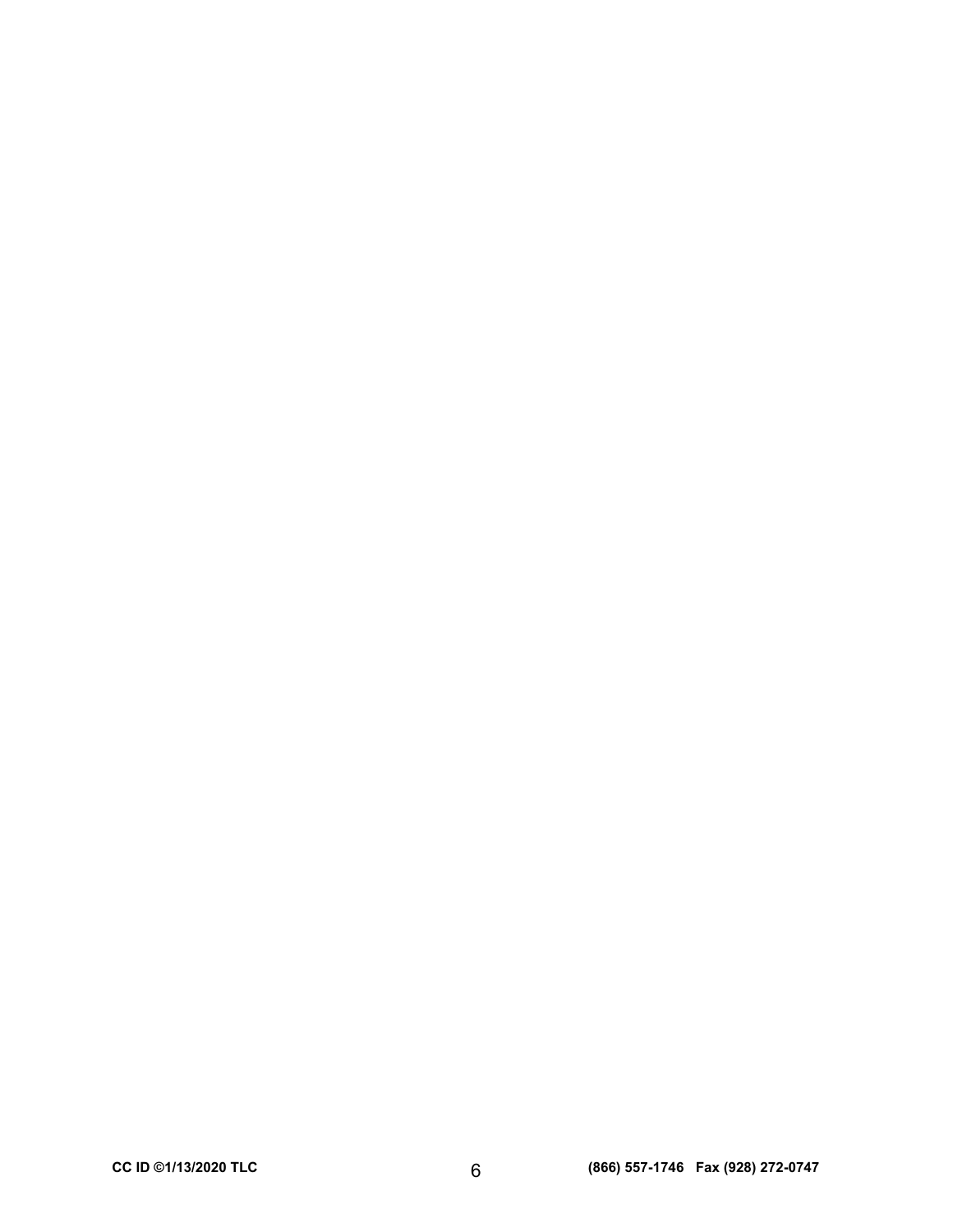# **CERTIFICATION OF COURSE PROCTOR**

Technical Learning College requires that our students who takes a correspondence or home study program course must pass a proctored course reading, quiz and final examination. The proctor must complete and provide to the school a certification form approved by the commission for each examination administered by the proctor.

**Instructions**. When a student completes the course work, fill out the blanks in this section and provide the form to the proctor with the examination.

Name of Course: **Name of Course:** 

Name of Licensee: **Name of Licensee:** 

**Instructions to Proctor**. After an examination is administered, complete and return this certification and examination to the school in a sealed exam packet or in pdf format.

I certify that:

- 1. I am a disinterested third party in the administration of this examination. I am not related by blood, marriage or any other relationship to the licensee which would influence me from properly administering the examination.
- 2. The licensee showed me positive photo identification prior to completing the examination.
- 3. The enclosed examination was administered under my supervision on \_\_\_\_\_\_\_\_\_\_\_\_. The licensee received no assistance and had no access to books, notes or reference material.
- 4. I have not permitted the examination to be compromised, copied, or recorded in any way or by any method.
- 5. Provide an estimate of the amount of time the student took to complete the assignment.

Time to complete the entire course and final exam.

Notation of any problem or concerns:

Name and Telephone of Proctor (please print):

Signature of Proctor

 $\overline{a}$ 

 $\overline{a}$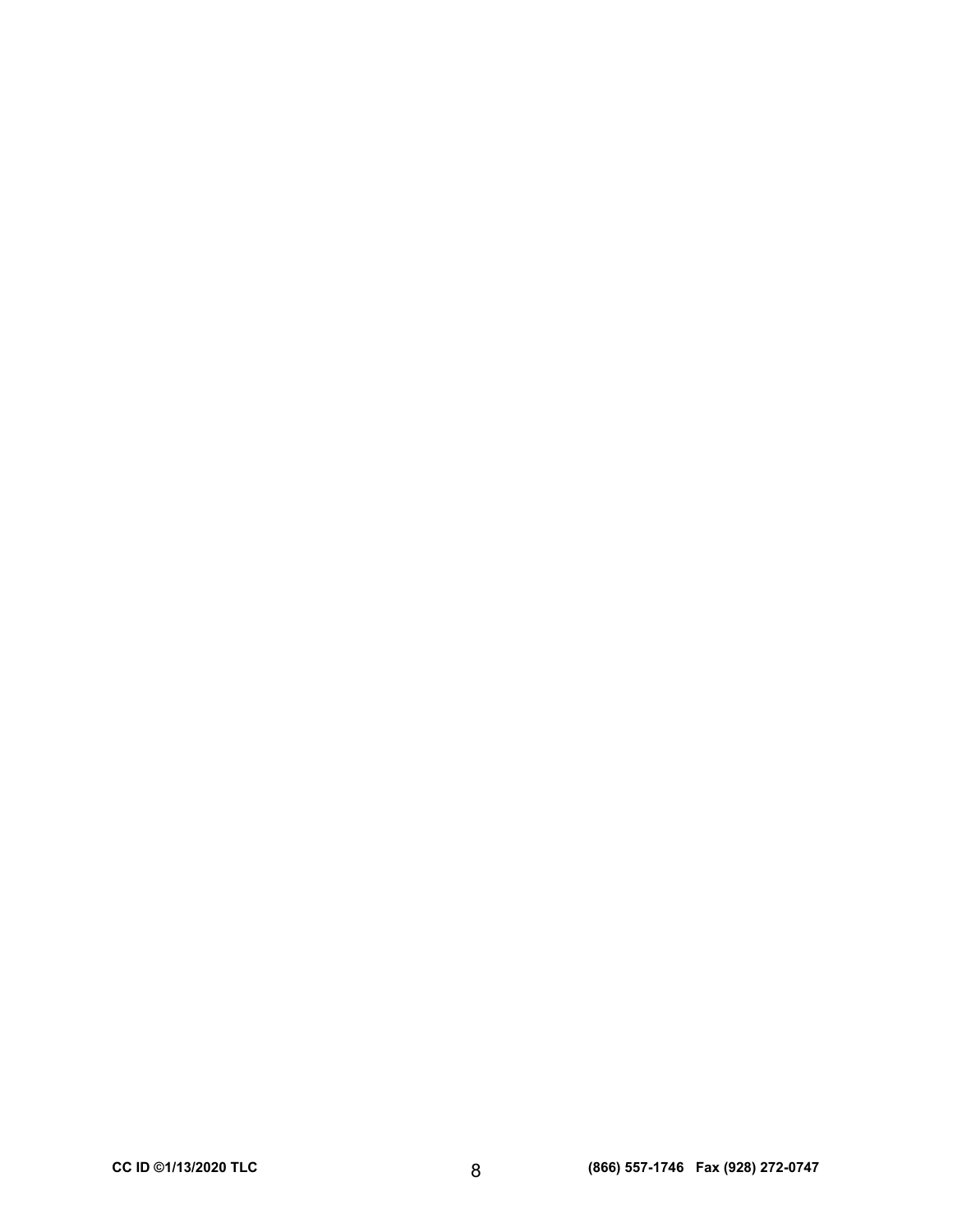# **Cross-Connection CEU Course Answer Key**

| <b>Name</b>                                                                                                                                                            | <b>Telephone #</b> |
|------------------------------------------------------------------------------------------------------------------------------------------------------------------------|--------------------|
| Did you check with your State agency to ensure this course is accepted for credit?<br>No refunds<br>Method of Course acceptance confirmation. Please fill this section |                    |
| Website Telephone Call Email Spoke to                                                                                                                                  |                    |
| Did you receive the approval number, if applicable?                                                                                                                    |                    |

What is the course approval number, if applicable? \_\_\_\_\_\_\_\_\_\_\_\_\_\_\_\_\_\_\_\_\_\_\_\_\_\_\_\_\_

*You are responsible to ensure that TLC receives the Assignment and Registration Key. Please call us to ensure that we received it.* 

*Please select one answer. You can Bold, Circle, Underline or X your answer. You can use Adobe Acrobat DC to electronically fill out this sheet. A felt Tipped pen works best.* 

*Please write down any questions that cannot be found or has problems* 

| 1. A B      | 18. A B C D | 35. A B     | 52. A B C D |
|-------------|-------------|-------------|-------------|
| 2. A B      | 19. A B C D | 36. A B     | 53. A B C D |
| 3. A B C D  | 20. A B C D | 37. A B C D | 54. A B     |
| 4. A B C D  | 21. A B C D | 38. A B C D | 55. A B     |
| 5. A B C D  | 22. A B C D | 39. A B C D | 56. A B     |
| 6. A B      | 23. A B C D | 40. A B C D | 57. A B C D |
| 7. A B C D  | 24. A B C D | 41. A B C D | 58. A B C D |
| 8. A B C D  | 25. A B C D | 42. A B C D | 59. A B C D |
| 9. A B      | 26. A B C D | 43. A B     | 60. A B C D |
| 10. A B     | 27. A B C D | 44. A B     | 61. A B C D |
| 11. A B C D | 28. A B C D | 45. A B     | 62. A B     |
| 12. A B C D | 29. A B C D | 46. A B     | 63. A B     |
| 13. A B     | 30. A B C D | 47. A B C D | 64. A B     |
| 14. A B C D | 31. A B C D | 48. A B C D | 65. A B C D |
| 15. A B C D | 32. A B C D | 49. A B C D | 66. A B C D |
| 16. A B C D | 33. A B C D | 50. A B C D | 67. A B C D |
| 17. A B C D | 34. A B C D | 51. A B C D | 68. A B C D |
|             |             |             |             |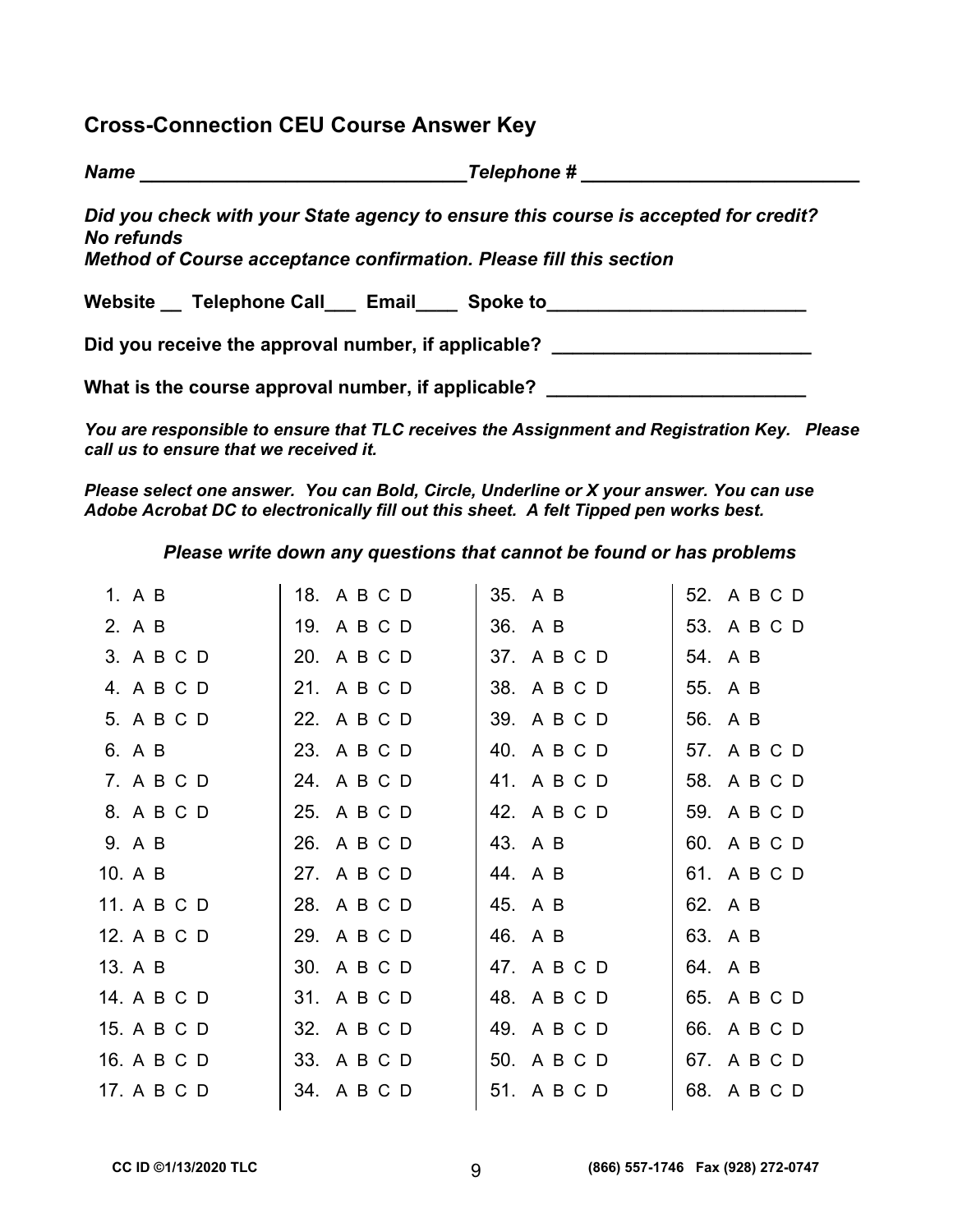| 69. A B C D | 90. A B      | 111. A B C D | 132. A B     |
|-------------|--------------|--------------|--------------|
| 70. A B C D | 91. A B      | 112. A B C D | 133. A B     |
| 71. A B C D | 92. A B      | 113. A B     | 134. A B C D |
| 72. A B C D | 93. A B      | 114. A B     | 135. A B     |
| 73. A B C D | 94. A B      | 115. A B     | 136. A B C D |
| 74. A B C D | 95. A B C D  | 116. A B C D | 137. A B     |
| 75. A B C D | 96. A B C D  | 117. A B C D | 138. A B     |
| 76. A B C D | 97. A B C D  | 118. A B C D | 139. A B     |
| 77. A B C D | 98. A B C D  | 119. A B C D | 140. A B     |
| 78. A B C D | 99. A B C D  | 120. A B     | 141. A B     |
| 79. A B C D | 100. A B C D | 121. A B     | 142. A B C D |
| 80. A B C D | 101. A B C D | 122. A B C D | 143. A B C D |
| 81. A B C D | 102. A B     | 123. A B C D | 144. A B     |
| 82. A B C D | 103. A B     | 124. A B C D | 145. A B     |
| 83. A B C D | 104. A B     | 125. A B C D | 146. A B     |
| 84. A B C D | 105. A B     | 126. A B C D | 147. A B     |
| 85. A B C D | 106. A B     | 127. A B C D | 148. A B     |
| 86. A B C D | 107. A B C D | 128. A B C D | 149. A B     |
| 87. A B C D | 108. A B C D | 129. A B     | 150. A B     |
| 88. A B C D | 109. A B C D | 130. A B     |              |
| 89. A B     | 110. A B C D | 131. A B     |              |

*I understand that I am 100 percent responsible to ensure that TLC receives the Assignment and Registration Key and that it is accepted for credit by my State or Providence. I understand that TLC has a zero tolerance towards not following their rules, cheating or hostility towards staff or instructors. I need to complete the entire assignment for credit. There is no credit for partial assignment completion. My exam was proctored. I will contact TLC if I do not hear back from them within 2 days of assignment submission. I will forfeit my purchase costs and will not receive credit or a refund if I do not abide with TLC's rules. I will not hold TLC liable for any errors, injury, death or non-compliance with rules. I will abide with all federal and state rules and rules found on page 2.* 

#### **Please Sign that you understand and will abide with TLC's Rules.**

# **\_\_\_\_\_\_\_\_\_\_\_\_\_\_\_\_\_\_\_\_\_\_\_\_\_\_\_\_\_\_\_\_\_\_\_\_\_\_\_\_\_\_\_\_\_\_\_\_\_\_\_\_\_\_ Signature**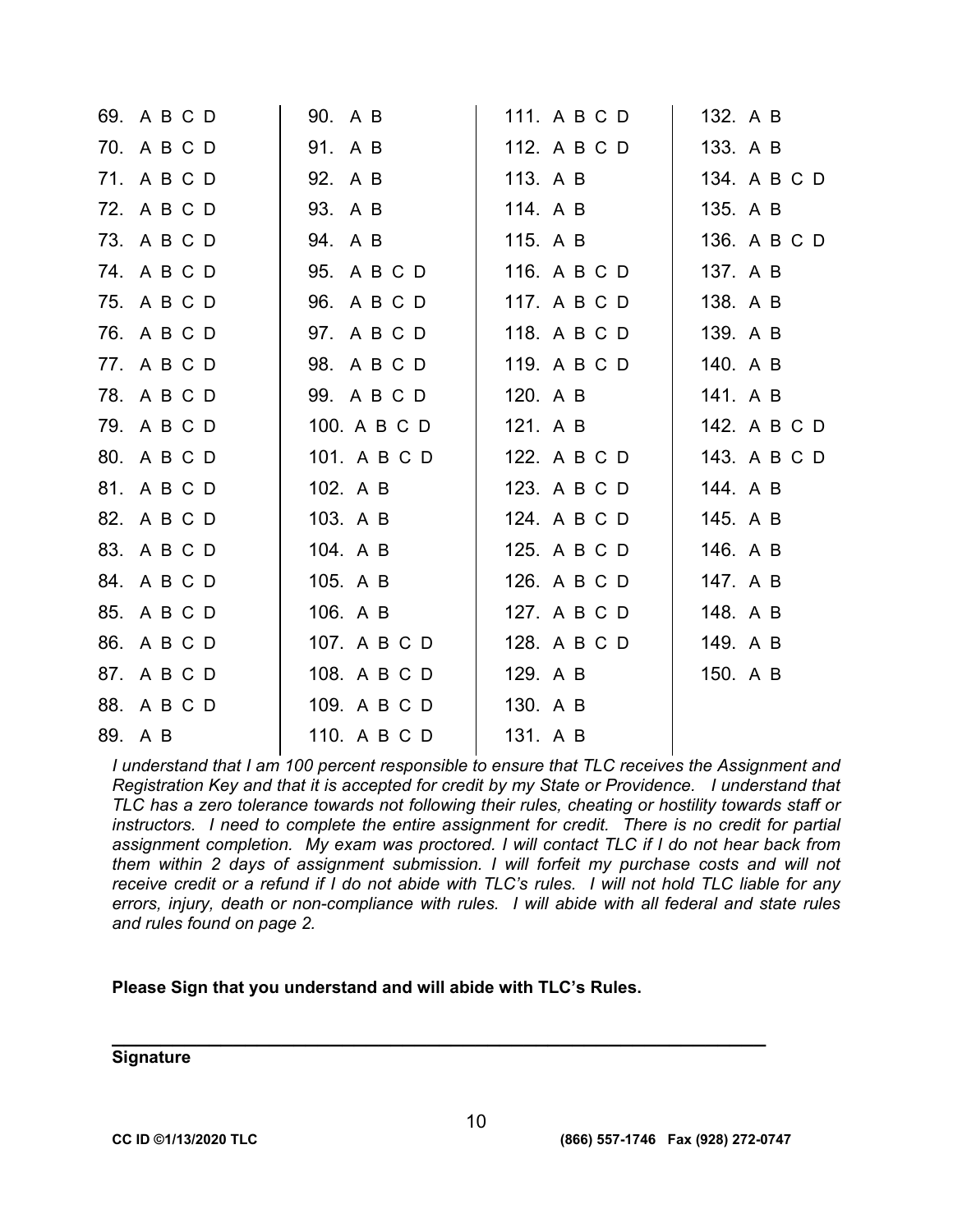# **Cross-Connection Identification CEU Training Course CUSTOMER SERVICE RESPONSE CARD**

| PLEASE COMPLETE THIS FORM BY CIRCLING THE NUMBER OF THE<br><b>APPROPRIATE ANSWER IN THE AREA BELOW.</b>                |  |  |  |  |
|------------------------------------------------------------------------------------------------------------------------|--|--|--|--|
| 1. Please rate the difficulty of your course.<br>Very Easy 0 1 2 3 4 5 Very Difficult                                  |  |  |  |  |
| 2. Please rate the difficulty of the testing process.<br>Very Easy 0 1 2 3 4 5 Very Difficult                          |  |  |  |  |
| 3. Please rate the subject matter on the exam to your actual field or work.<br>Very Similar 0 1 2 3 4 5 Very Different |  |  |  |  |
|                                                                                                                        |  |  |  |  |
|                                                                                                                        |  |  |  |  |
| How about the price of the course?                                                                                     |  |  |  |  |
| Poor Fair Average Good Great                                                                                           |  |  |  |  |
| How was your customer service?                                                                                         |  |  |  |  |
| Poor___ Fair _____ Average ____ Good _____ Great_____                                                                  |  |  |  |  |
| Any other concerns or comments.                                                                                        |  |  |  |  |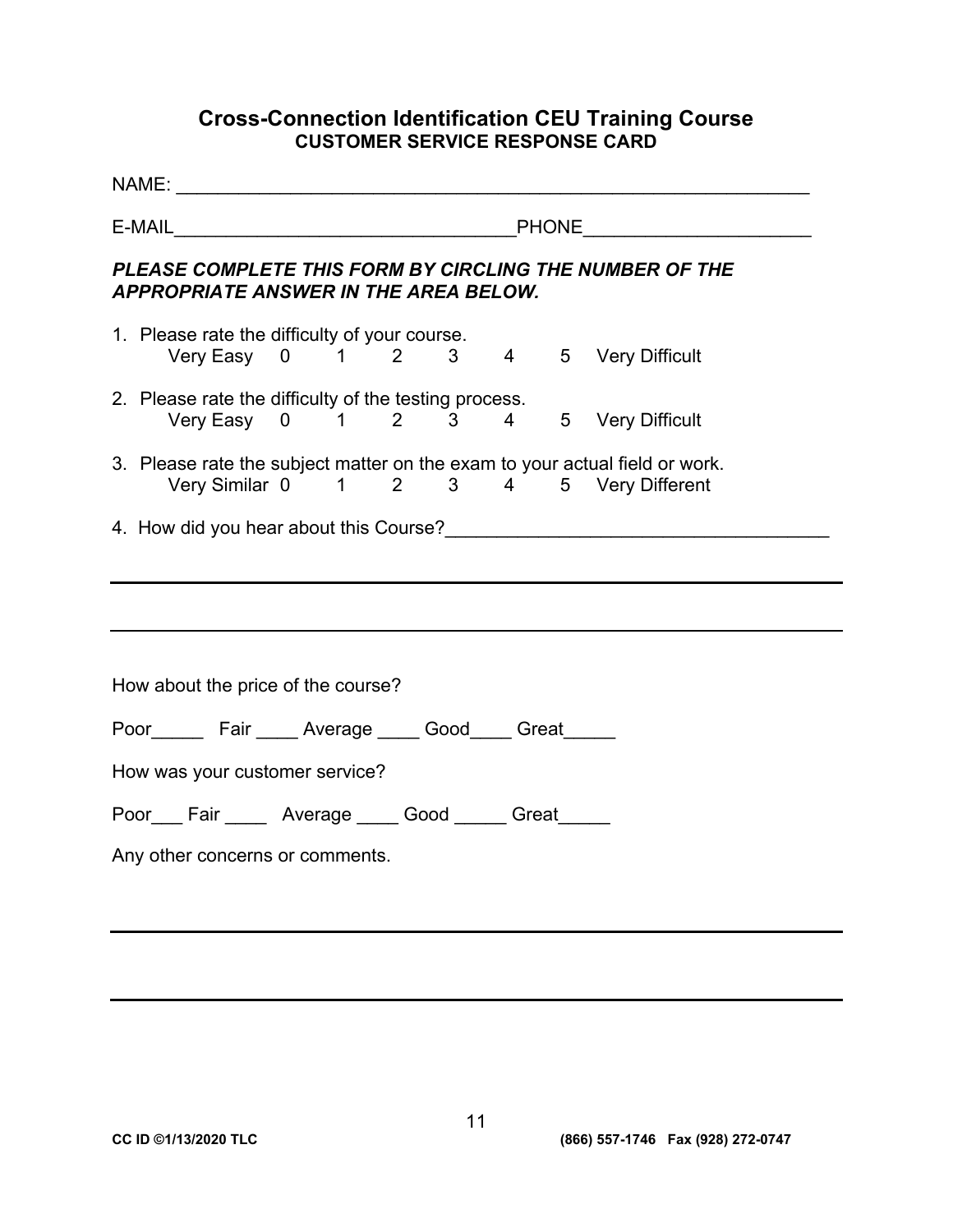# **Special Notice to all TCEQ Students**

## **§ 344.51. SPECIFIC CONDITIONS AND CROSS-CONNECTION CONTROL.**

(d) If an irrigation system is designed or installed on a property that is served by an on-site sewage facility, as defined in Chapter 285 of this title (relating to On-Site Sewage Facilities), then:

(1) all irrigation piping and valves must meet the separation distances from the On-Site Sewage Facilities system as required for a private water line in §285.91(10) of this title (relating to Minimum Required Separation Distances for On-Site Sewage Facilities);

(2) any connections using a private or public potable water source must be connected to the water source through a reduced pressure principle backflow prevention assembly as defined in §344.50 of this title (relating to Backflow Prevention Methods); and

(3) any water from the irrigation system that is applied to the surface of the area utilized by the On-Site Sewage Facility system must be controlled on a separate irrigation zone or zones so as to allow complete control of any irrigation to that area so that there will not be excess water that would prevent the On-Site Sewage Facilities system from operating effectively.

# **When Finished with Your Assignment**

# **REQUIRED DOCUMENTS**

Please scan the **Registration Page, Answer Key, Survey and Driver's License** and email it to [info@TLCH2O.com.](mailto:info@TLCH2O.com) 

## **IPhone Scanning Instructions**

If you are unable to scan, take a photo of these documents with your **iPhone** and send these photos to TLC, info@TLCH2O.com.

# **FAX**

If you are unable to scan and email, please fax these to TLC, if you fax, call to confirm that we received your paperwork. **(928) 468-0675** 

## **Rush Grading Service**

If you need this assignment graded and the results mailed to you within a 48-hour period, prepare to pay an additional rush service handling fee of \$50.00. This fee may not cover postage costs. If you need this service, simply write RUSH on the top of your Registration Form. We will place you in the front of the grading and processing line.

For security purposes, please fax or e-mail a copy of your driver's license and always call us to *confirm* we've received your assignment and to confirm your identity. Thank you…

In the near future, we will stop mailing the certificate of completion so we need either your fax number or e-mail address. We will e-mail the certificate to you, if no e-mail address; we will fax it to you.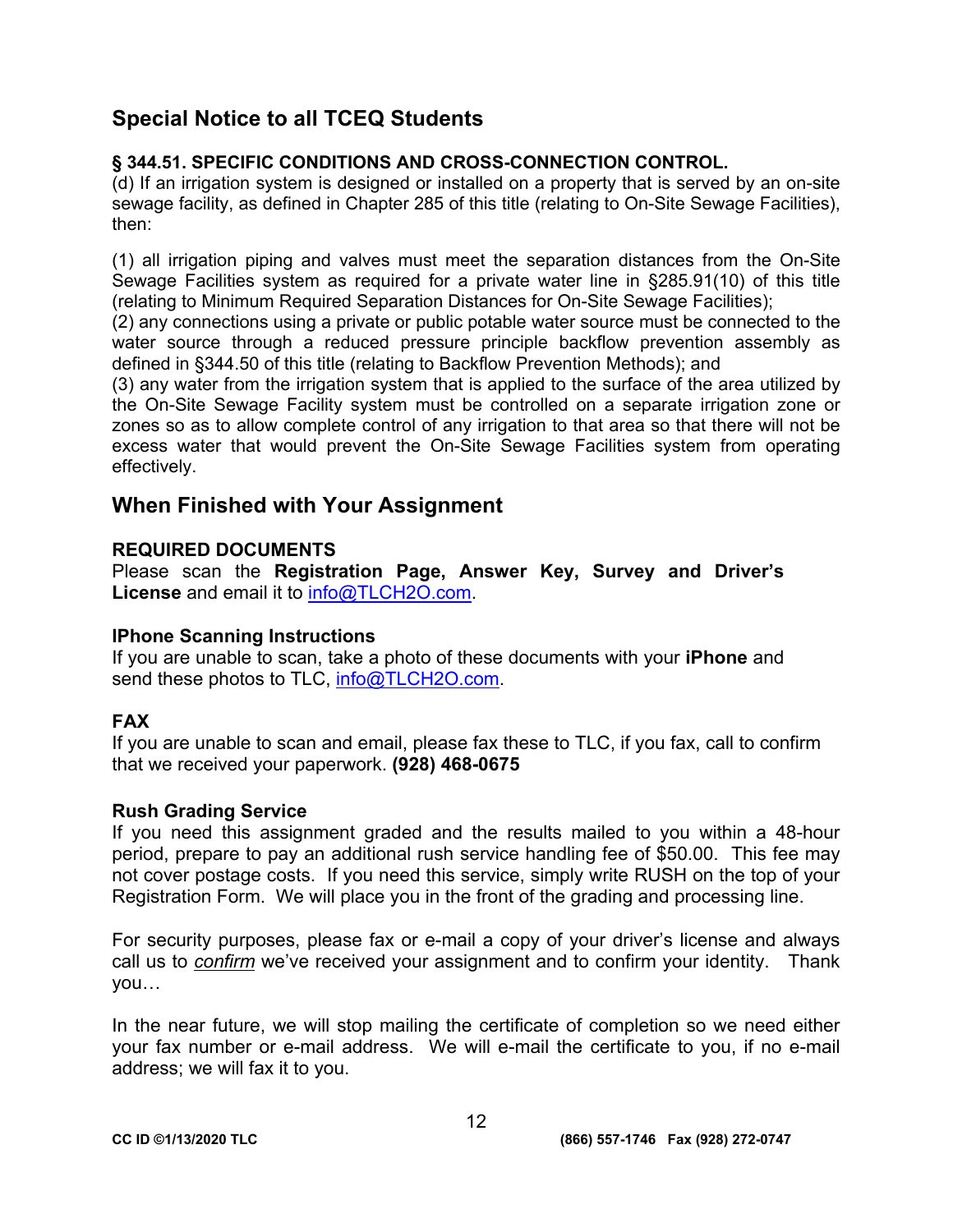# **CROSS-CONNECTION IDENTIFICATION CEU COURSE ASSIGNMENT**

The focus of this course is a basic understanding of Backflow Prevention/Cross-Connection. This course is **NOT** designed to certify you as a General Tester or a Cross-Connection Specialist.

You will have 90 days from receipt of this course to complete in order to receive your Continuing Education Units (CEUs) or Professional Development Hours (PDHs).

A score of 80 % or better is necessary to pass this course. If you should need any assistance, please email all concerns and the final test to [info@tlch2o.com. Y](mailto:info@tlch2o.com)ou can find online assistance for this course on the in the Search function on Adobe Acrobat PDF to help find the answers.

#### *Please write down any questions that cannot be found or has problems*

#### **Backflow Introduction**

1. Cross-Connection was addressed by passage of the "Federal Safe Drinking Water Act" as developed by the Environmental Protection Agency (**E.P.A.**). A. True B. False

2. The SDWA assigned each state with primary enforcement responsibility for a program to assure access to safe drinking water by all citizens.

A. True B. False

3. The first level of the SDWA is protection of the **EXAC is and the second is** protection of persons subject to such risks involving service to a single customer.

A. Water provider C. Pollutant source<br>B. General public D. None of the above

B. General public

4. Sources of pollution that may result in a danger to health are not always obvious and such cross-connections are?

- A. Internal or external piping C. Certainly intentional
- B. Certainly not usually intentional D. None of the above

5. Within the business environment, the pollutant source may involve the unintentional crossconnection of  $\qquad \qquad$  with chemical processes or a heating boiler.

- A. Indirect piping C. Internal or external piping
- B. Direct connection D. None of the above

6. In a residential environment, the pollutant source may be an illegal cross-connection with a landscape sprinkler system or reserve tank fire protection system.

A. True B. False

7. Which of the following rules are required to be at least as stringent as the federal regulations as developed and enforced by the E.P.A.?

- 
- A. OSHA Enforcement responsibility C. Local Cross-Connection Control ordinances
- B. State program regulations D. None of the above
-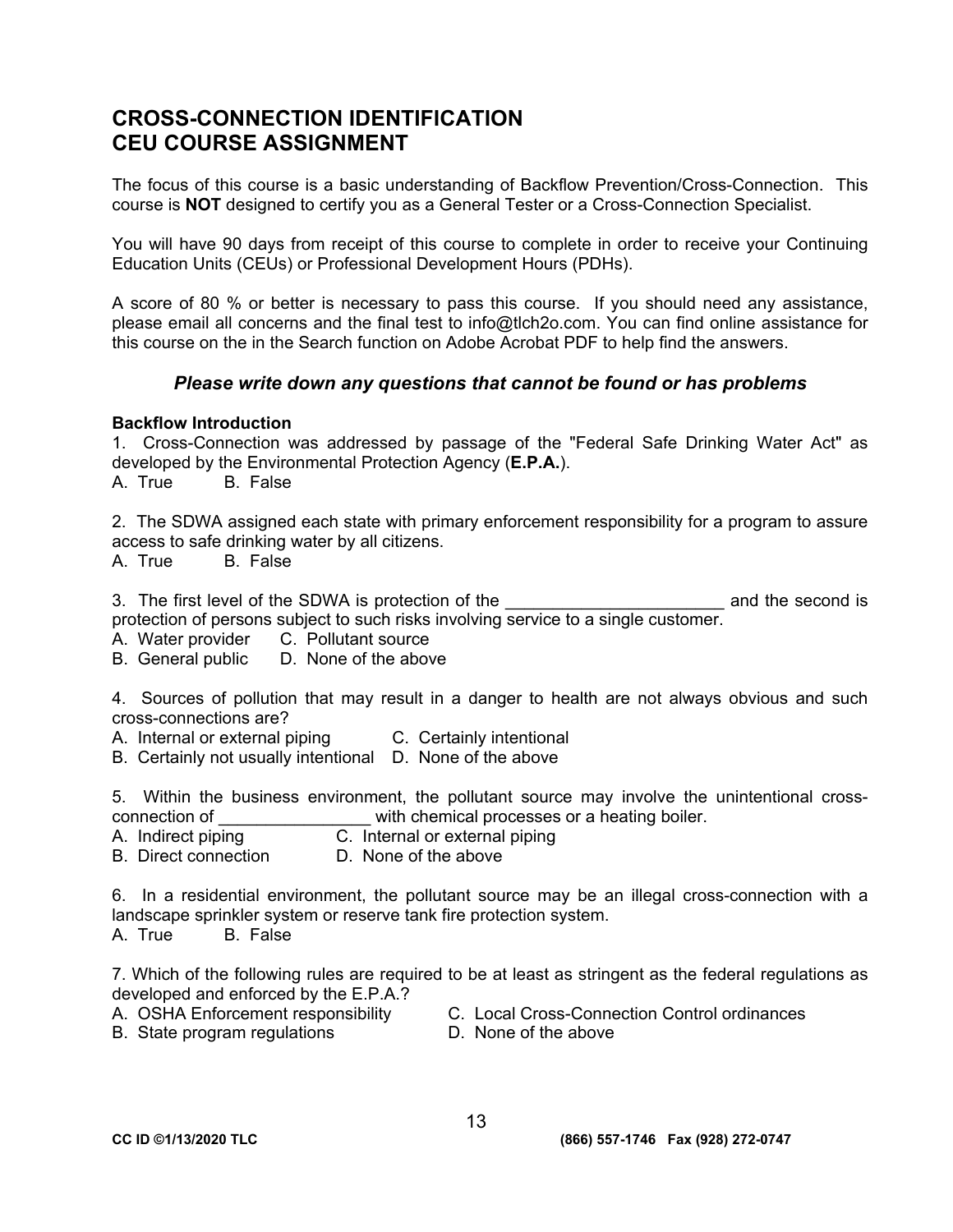8. Which of the following is "the link or channel connecting a source of pollution with a potable

- water supply?"<br>A. Direct piping
	- C. Cross-Connection
- B. Backflow D. None of the above

9. Cross-Connection Control addressed on the federal level by passage of the "Federal Safe Drinking Water Act" as developed by Occupational Safety and Health Administration and passed into law on December 16, 1974.

A. True B. False

10. The following could be a cause of a cross-connection: A situation as simple as leaving a garden hose nozzle submerged in a bucket of liquid or attached to a chemical sprayer. A. True B. False

11. As far as a cross-connection, another potential hazard source within any environment may be a cross-connection of piping could be?

A. With an air gap **C.** Involving a water well located on the property.

B. Air break D. None of the above

12. The proper control of cross-connections is possible....

- A. Only through knowledge and vigilance
- B. The key is public safety and the second is protection
- C. Certainly not usually intentional
- D. None of the Above

13. Public education is not essential, for many that are educated in piping and plumbing installations are able to recognize cross-connection dangers. A. True B. False

#### **What is backflow? Reverse flow condition**

14. Which of the following are there two forms-backpressure and backsiphonage?

- A. Backflow C. Cross-connection
- B. Backpressure D. None of the above

15. The basic mechanism for preventing backflow is a \_\_\_\_\_\_\_\_\_\_\_\_\_, which provides a physical barrier to backflow.

A. High air gap hazard installations C. Mechanical backflow preventer

B. Device or method D. None of the above

16. The principal types of mechanical backflow preventer are the reduced-pressure principle assembly, the  $\qquad \qquad$ , and the double check valve assembly.

A. High hazard installations C. Air gapper

B. Vacuum breaker D. None of the above

17. Backflow is the undesirable reversal of flow of nonpotable water or other substances through a and into the piping of a public water system or consumer's potable water system.

- 
- A. Backflow C. Cross-connection
- B. Indirect connection D. None of the above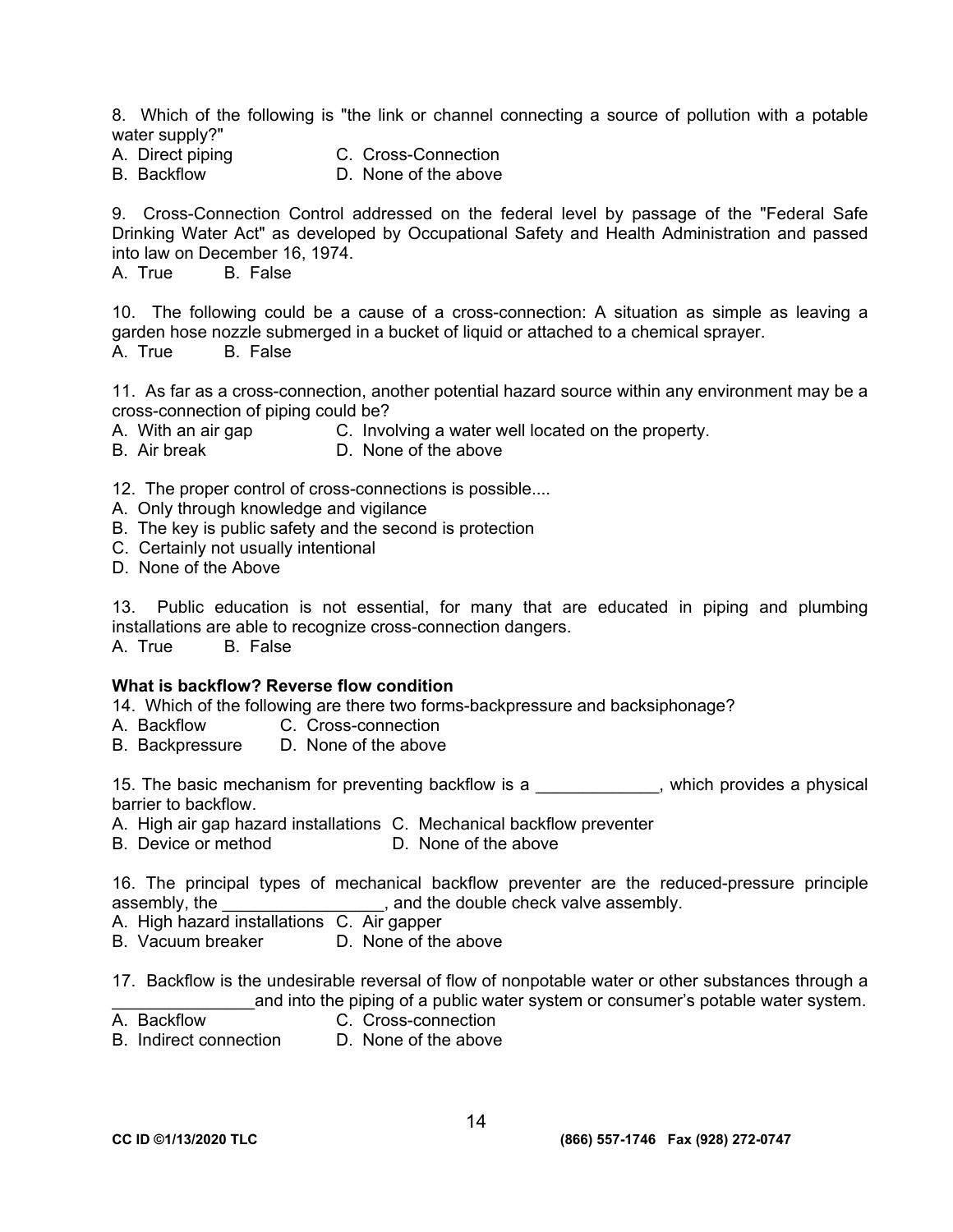18. Which of the following can occur when there is a stoppage of water supply due to nearby firefighting, a break in a water main?

- A. Connection C. Backpressure
- B. Backsiphonage D. None of the above
- 

19. Which of the following is a type of backflow caused by a downstream pressure that is greater than the upstream or supply pressure in a public water system or consumer's potable water system?

- A. Backpressure C. Indirect connection
- B. Backsiphonage D. None of the above

20. Which of the following can result from an increase in downstream pressure, a reduction in the potable water supply pressure, or a combination of both?

- A. Indirect connection C. Cross-connection
- B. Backpressure D. None of the above

21. Which of the following is a means or mechanism to prevent backflow?

- A. High hazard stop device C. Backwater valve
- B. Backflow preventer **D.** None of the above

22. The fundamental backflow prevention method is example the set of the eliminates a cross-connection or provides a barrier to backflow.

- A. An Air gap C. Device or method
- B. Vacuum breaker D. None of the above

23. Which of the following can occur whenever the amount of water being used exceeds the amount of water being supplied, such as during water line flushing, firefighting, or breaks in water mains?

- A. Cross-connection C. Backsiphonage
- B. Backpressure D. None of the above

24. Which of the following is any temporary or permanent connection between a public water system or consumer's potable water system and any source or system containing nonpotable water or other substances?

- A. Cross-connection C. Backsiphonage
- 
- B. Backpressure D. None of the above

25. Which of the following is a form backflow caused by a negative pressure (i.e., a vacuum or partial vacuum) in a public water system or consumer's potable water system?

- A. Cross-connection C. Backsiphonage
- B. Backpressure D. None of the above

#### **Common Hydraulic Terms**

26. Which of the following definitions is the engineering science pertaining to liquid pressure and flow?

- A. Hydraulics C. Hydrokinetics
- B. Hydrology D. None of the above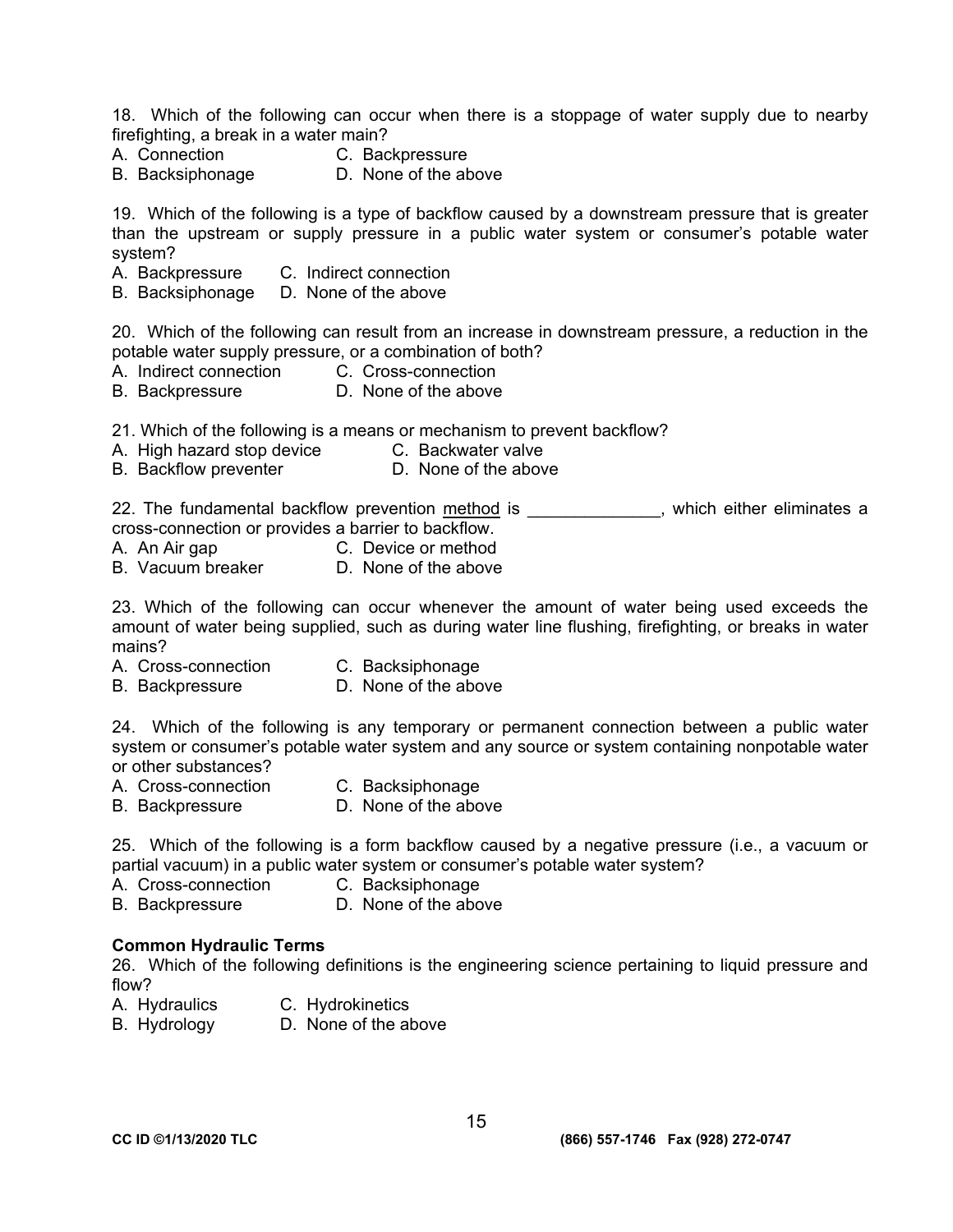27. Which of the following definitions is the pressure in a fluid at rest?

- A. Head, Friction C. Head
- B. Pressure, Static D. None of the above

28. Which of the following definitions is the height of a column or body of fluid above a given point?

- A. Head, Friction C. Head
- B. Head, Static D. None of the above

29. Which of the following definitions is the pressure exported by the atmosphere at any specific location?

- A. Pressure, Atmospheric C. Pressure, Gauge
- B. Pressure, Static D. None of the above

30. Which of the following definitions is height of a column or body of fluid above a given point expressed in linear units?

- A. Head, Friction C. Head
- B. Head, Static D. None of the above

31. Which of the following definitions is required to overcome the friction at the interior surface of a conductor and between fluid particles in motion?

- A. Head, Friction C. Head
- B. Head, Static D. None of the above

32. Which of the following definitions is pressure above zero absolute, i.e. the sum of atmospheric and gauge pressure?

- A. Pressure, Atmospheric C. Pressure, Gauge
- B. Pressure, Static D. None of the above

33. Which of the following definitions is the force per unit area, usually expressed in pounds per square inch?

- A. Pressure, Absolute C. Pressure, Gauge
- B. Pressure D. None of the above

34. Which of the following definitions is the pressure differential above or below ambient atmospheric pressure?

- A. Pressure, Absolute C. Pressure, Gauge
- B. Pressure D. None of the above

35. Sea level pressure is approximately 2.31 pounds per square inch absolute, 1 bar = .433psi. A. True B. False

#### **Hydraulics**

36. Hydraulics is a branch of engineering concerned mainly with moving liquids.

A. True B. False

37. Which of the following includes the manner in which liquids act in tanks and pipes, deals with their properties and explores ways to take advantage of these properties?

- A. Pressure C. Hydraulics
- B. Hydrostatics D. None of the above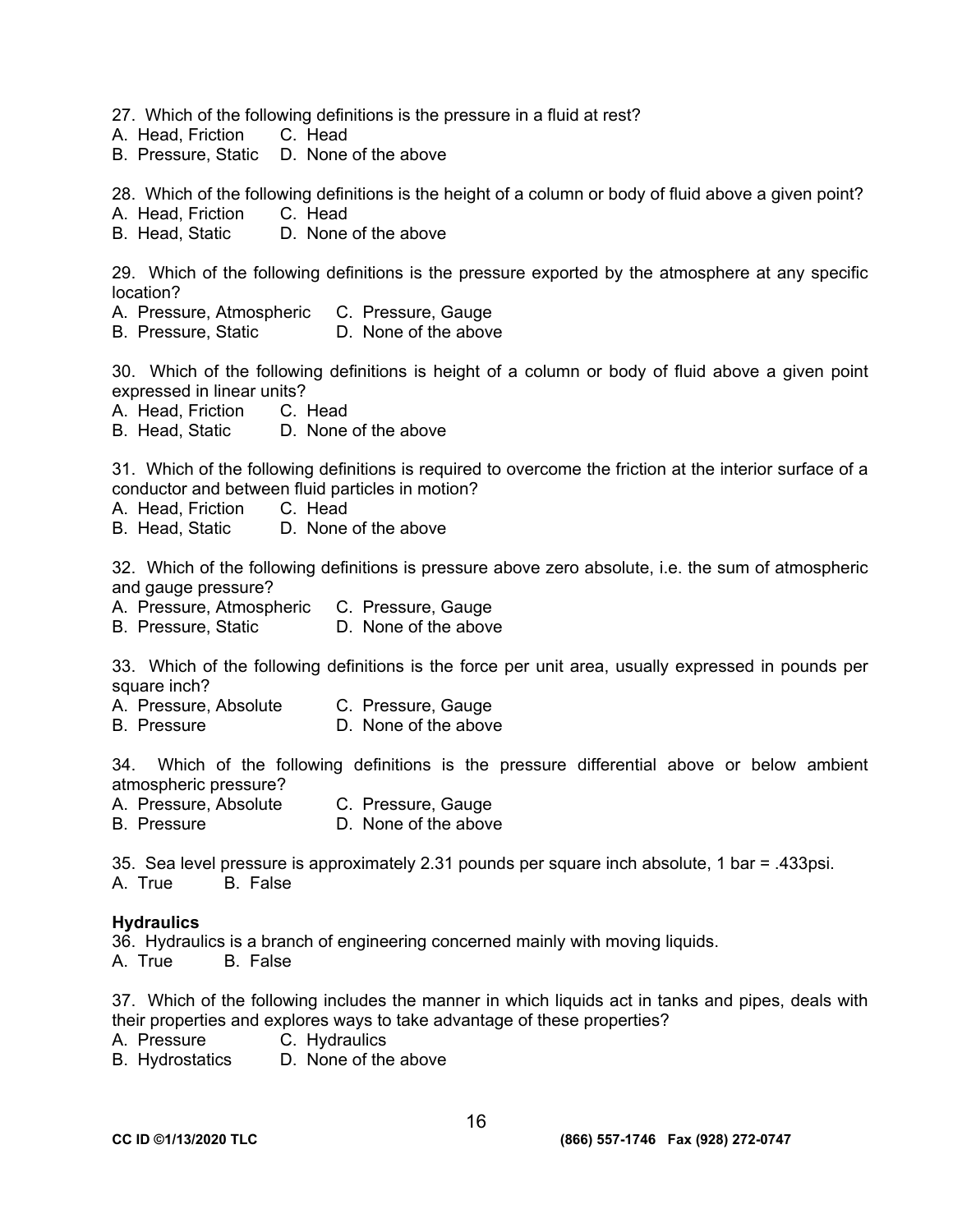38. Which of the following includes the consideration of liquids at rest, involves problems of buoyancy and flotation?

- A. Pressure C. Hydraulics
- B. Hydrostatics D. None of the above

39. Which of the following is about the pressures exerted by a fluid at rest?

- A. Fluids C. Hydrokinetics
- B. Hydrostatics D. None of the above

40. Hydraulics is applied commonly to the study of the the the the study of the study of the study of the study of the study of the study of the study of the study of the study of the study of the study of the study of the even gases when the effects of compressibility are small.

- A. Fluids C. Mechanical properties of water
- B. Flow D. None of the above

41. Hydraulics can be divided into two areas, <u>entitled and example and hydrokinetics</u>.

- A. Fluids C. Hydrokinetics
- B. Hydrostatics D. None of the above

42. Which of the following \_\_\_\_\_\_\_\_\_\_\_\_\_\_\_\_\_\_\_ includes the study of liquids in motion, is concerned with such matters as friction and turbulence generated in pipes by flowing liquids?

A. Fluids C. Hydrokinetics

B. Hydrostatics D. None of the above

#### **Atmospheric Pressure**

43. The atmosphere is the entire mass of air that surrounds the earth.

A. True B. False

44. If a column of air 1-inch square extending all the way to the "atmosphere", this column of air would weigh approximately 2.31 pounds at sea level. A. True B. False

45. If you were to ascend up, the atmospheric pressure increases by approximately 1.0 psi for every 2,343 feet.

A. True B. False

46. At sea level and at a temperature of  $0^{\circ}$  Celsius (C), the height of the mercury column is approximately 2 inches, or 20 centimeters. This represents a pressure of approximately 2.31 psi. A. True B. False

47. Which of the following terms at sea level is approximately 14.7 psi?

A. Atmospheric pressure C. Sea level

B. Pressure(s) of the air **D.** None of the above

48. \_\_\_\_\_\_\_\_\_\_\_\_\_\_\_\_ is the layer called that spreads upward for about 300-500 miles, the section of primary interest is the portion that rests on the earth's surface and extends upward for about 7 1/2 miles.

A. Atmospheric pressure C. Sea level

B. Troposphere D. None of the above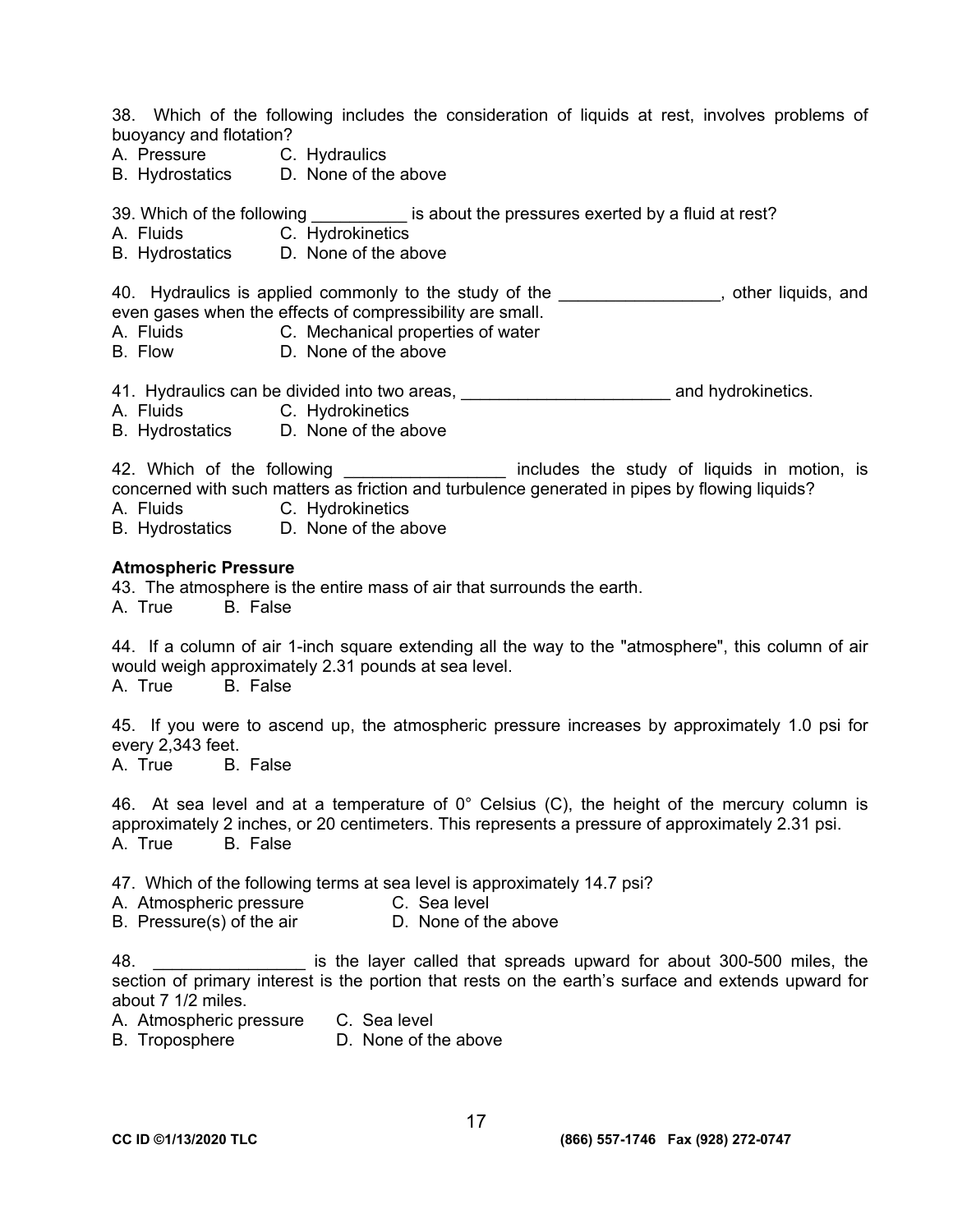49. Pressures under water differ from those under air only because the weight of the water must be added to the?

- A. Atmospheric pressure C. Sea level
- B. Pressure(s) of the air D. None of the above

50. Which of the following can be measured by several methods, one method is the mercury column barometer?

- A. Static pressure C. Sea level
- B. Atmospheric pressure D. None of the above

51. Which of the following can be measured with the aneroid barometer?

- A. Static pressure C. Atmospheric pressure
- B. Pressure D. None of the above

52. Atmospheric pressure does not vary consistently with?

- A. Altitude C. Weight
- B. Pressure(s) D. None of the above

53. Atmospheric pressure is demarcated as the force per unit area exerted against a surface by the  $\frac{1}{\mathsf{A}}$  Altitude  $\frac{1}{\mathsf{A}}$  C Weight

- C. Weight
- B. Pressure(s) D. None of the above

#### **Barometric Loop**

54. According to the text, the barometric loop, will provide protection against backsiphonage, is based upon the principle that a water column, at sea level pressure, will not rise above 33.9 feet. In general, barometric loops are locally fabricated, and are 35 feet high. A. True B. False

55. Absolute pressure is equal to gauge pressure plus the atmospheric pressure.

A. True B. False

56. The barometric loop consists of a continuous section of supply piping that abruptly rises to a height of approximately 233 feet and then returns back down to the originating level. A. True B. False

57. Which of the following terms could be measured an absolute scale, pounds per square inch absolute (psia), or gauge scale, (psiag).

A. Static pressure C. Gauge pressure

B. Pressure D. None of the above

58. According to the text, absolute pressure and gauge pressure?

- A. Are the same C. Permanent forces tangential
- B. Are related D. None of the above
- 59. Which of the following at sea level is 14.7 psai?
- A. Static pressure C. Gauge pressure
- B. Atmospheric pressure D. None of the above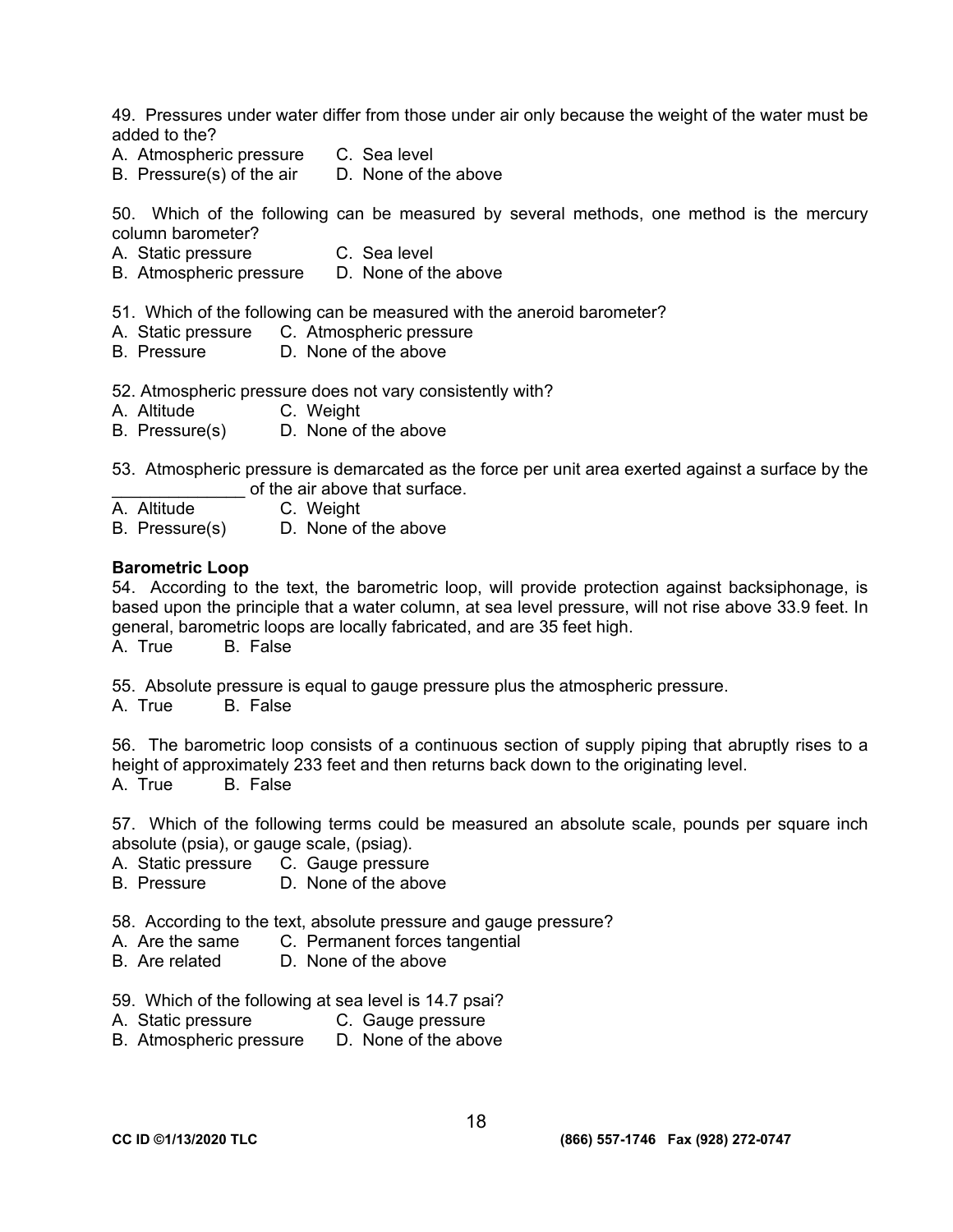60. Which of the following terms is the total pressure?

- A. Static pressure C. Gauge pressure
- B. Absolute pressure D. None of the above

61. Which of the following terms would be equal to 14.7 psi, which is also the atmospheric pressure?

- A. Static pressure C. Gauge pressure<br>B. Absolute pressure D. None of the above
- B. Absolute pressure

62. Gauge pressure is simply the pressure read on the gauge. If there is no pressure on the gauge other than atmospheric, the gauge will read zero.

A. True B. False

#### **Pressure**

63. Water is incompressible, while air is very compressible.

A. True B. False

64. A fluid is a substance that cannot exert any permanent forces tangential to a boundary and any force that it exerts on a boundary must be normal to the boundary.

A. True B. False

65. Both air and water are considered to be?

- A. Fluid(s) C. Volume<br>
B. Shearing force(s) D. None of the above
- $B.$  Shearing force $(s)$

66. Which of the following terms does water possess and air does not?

- A. Fluid(s) C. Volume
- B. Shearing force(s) D. None of the above

67. According to the text, a force is proportional to the the the stand is called a pressure.

- A. Pascal's Principle C. Acting on the body of the fluid
- B. Area on which it is exerted D. None of the above

68. In order for the fluid to be in equilibrium, the pressure must be the same in all directions (or the element would move in the direction of least pressure), and if no other forces are?

- A. Pascal's Principle **C.** Acting on the body of the fluid<br>B. Area on which it is exerted **D. None of the above**
- B. Area on which it is exerted

69. The coefficient of viscosity is the ratio of this term to the velocity gradient.

- A. Absolute pressure C. Volume
- B. Shearing force D. None of the above

70. Which of the following that if a certain volume of fluid were somehow made solid, the equilibrium of forces would not be disturbed?

- A. Axiom C. Displaced fluid
- B. Gravitation D. None of the above

71. Which of the following terms is an example of a body force that disturbs the equality of pressure in a fluid?

- A. Axiom C. Displaced fluid
- B. Gravitation D. None of the above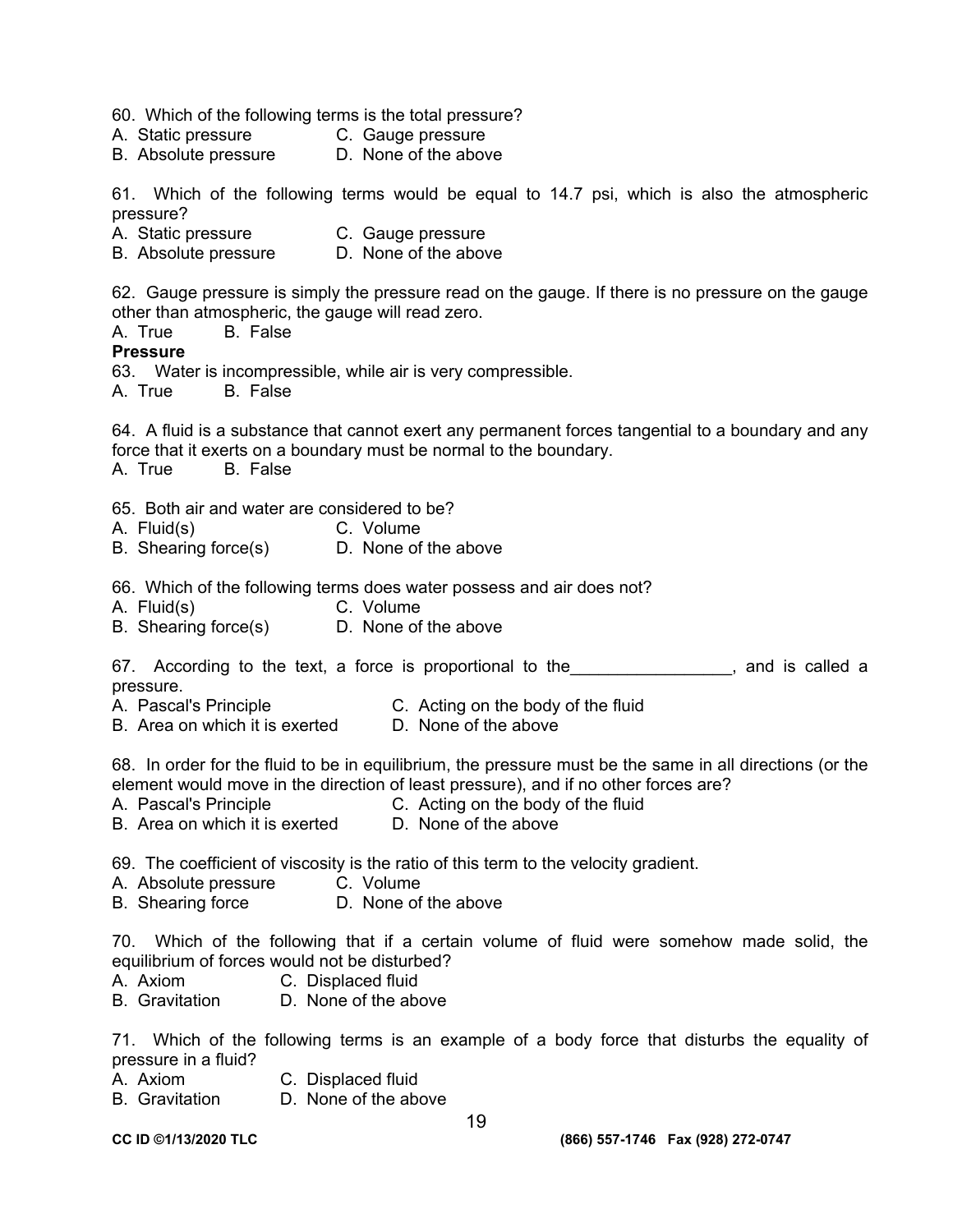72. In relation to the barometric equation, for when this equation is integrated, we find the variation of pressure with?

- A. Axiom C. Displaced fluid
- B. Gravitation D. None of the above

#### **Free Surface Perpendicular to Gravity**

73. Archimedes' Principle says that the buoyant force is equal to the weight of the displaced fluid, and passes through the center of mass of?

- A. Pressure C. Displaced fluid
- B. Gravitational body force D. None of the above

#### **Standard Atmospheric Pressure**

74. Which of the following terms is a practice that is convenient to measure pressure differences by measuring the height of liquid columns?

- A. Aneroid barometer C. Partial vacuum
- B. Manometer D. None of the above

75. Which of the following terms uses a partially evacuated chamber of thin metal that expands and contracts according to the external pressure?

A. Aneroid barometer C. Partial vacuum

B. Manometer D. None of the above

#### **Vacuum**

76. The term vacuum indicates that the absolute pressure is less than the atmospheric pressure and that the **and that the set of the set of the set of the set of the set of the set of the set of the set of the set of the set of the set of the set of the set of the set of the set of the set of the set of the set of t** 

- A. Static pressure **C. Total vacuum**
- B. Gauge pressure D. None of the above

77. Which of the following terms would mean a pressure of 0 psia or –14.7 psig?

- A. Static pressure C. Total vacuum
- B. Gauge pressure D. None of the above

78. In the **The Landsleet Communist Communist Communist** repressure would range from slightly less than 14.7 psia to slightly greater than 0 psia?

- A. Total vacuum C. Atmospheric pressure
- B. Partial vacuum D. None of the above

79. Backsiphonage results from \_\_\_\_\_\_\_\_\_\_\_\_\_\_\_\_\_\_\_\_\_\_\_\_\_\_ exerted on a liquid, forcing it toward a supply system that is under a vacuum.

- A. Total vacuum C. Atmospheric pressure
- B. Partial vacuum D. None of the above

#### **Water Pressure**

80. Which of the following are defined in terms of the height of a fluid.

- A. Friction C. Pressure(s)
- B. Depth D. None of the above

81. Water with a pressure head of 10 ft can provide the same \_\_\_\_\_\_\_\_\_\_\_\_\_\_\_\_\_\_\_\_ as an equal amount of water raised by 10 ft.

- A. Friction C. Energy
- B. Depth D. None of the above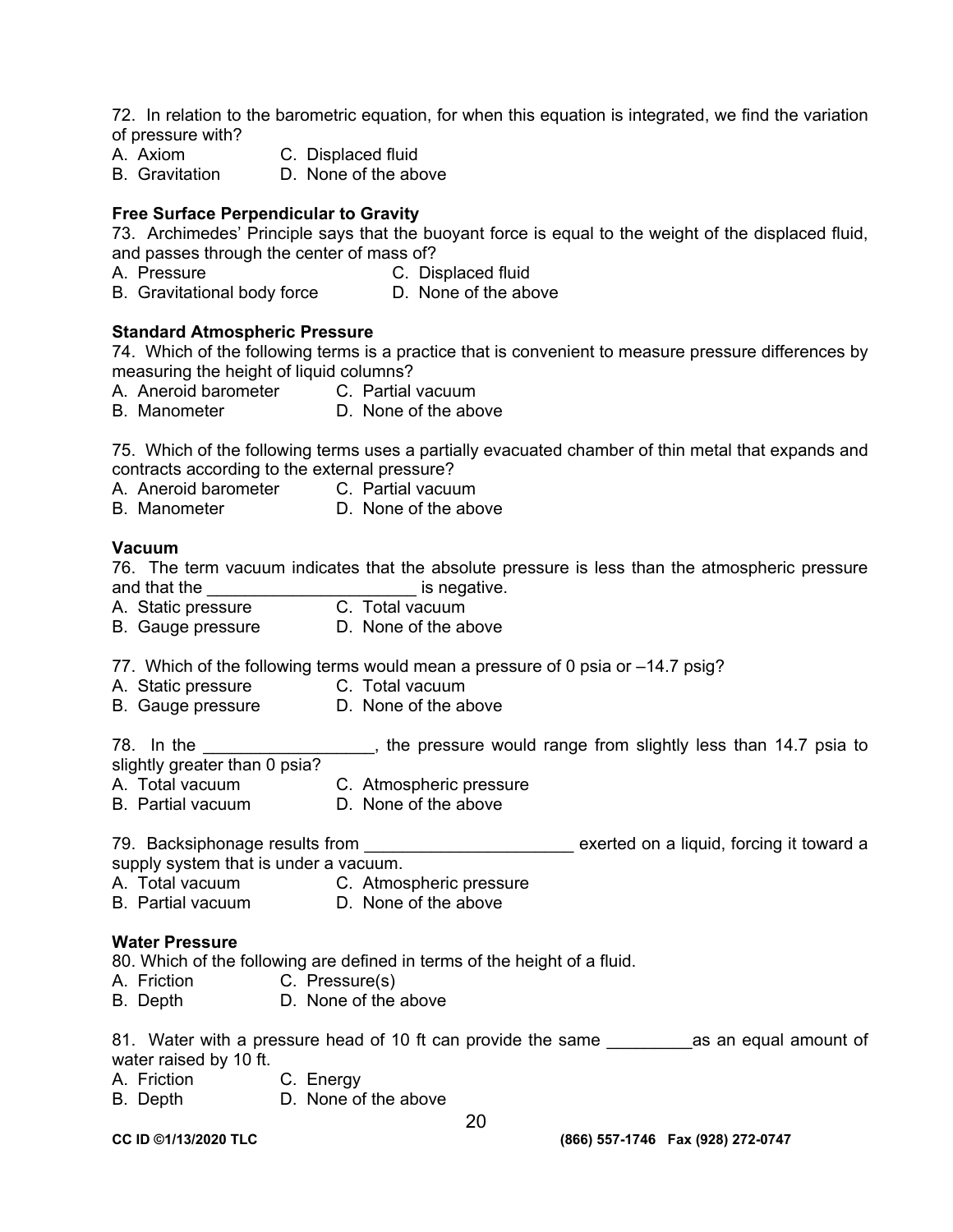- 82. Water flowing in a pipe is subject to head loss because of?
- A. Friction C. Pressure(s)
- B. Weight D. None of the above
- 83. When a siphon goes below the free water levels, it is called an?
- A. Hydrostat C. Expressed siphon
- B. Inverted siphon D. None of the above

#### **Pressure and Force**

84. Which of the following terms is the force that pushes water through pipes?

- A. Absolute pressure C. Volume
- B. Pressure D. None of the above

85. Which of the following along with and force are used extensively in the study of fluid power?

- A. Fluid(s) C. Volume
- B. Pressure D. None of the above

86. Which of the following represents the amount of push or pull applied to each unit area of the surface?

- A. Force C. Volume<br>B. Pressure D. None of
- D. None of the above

87. Which of the following represents a total push or pull. It is the push or pull exerted against the total area of a particular surface?

- A. Force C. Volume
- B. Pressure D. None of the above

88. Which of the following terms maybe exerted in one direction, in several directions, or in all directions?

- A. Force C. Volume
- B. Pressure D. None of the above

#### **Development of Hydraulics**

89. According to the text, valves, pumps, actuating cylinders, and motors have been developed and refined to make hydraulics one of the leading methods of transmitting power.

A. True B. False

90. One characteristic of a liquid is the tendency to keep its free surface level.

A. True B. False

91. Liquids will flow in the direction that will tend to make the surface level, if the surface is not level.

A. True B. False

92. Daniel Bernoulli conducted experiments to study the elements of force in the discharge of water through small openings in the sides of tanks and through short pipes. A. True B. False

93. Air, which is by no means incompressible. As we rise in the atmosphere and the pressure decreases, and the air expands.<br>A. True B. Fa

B. False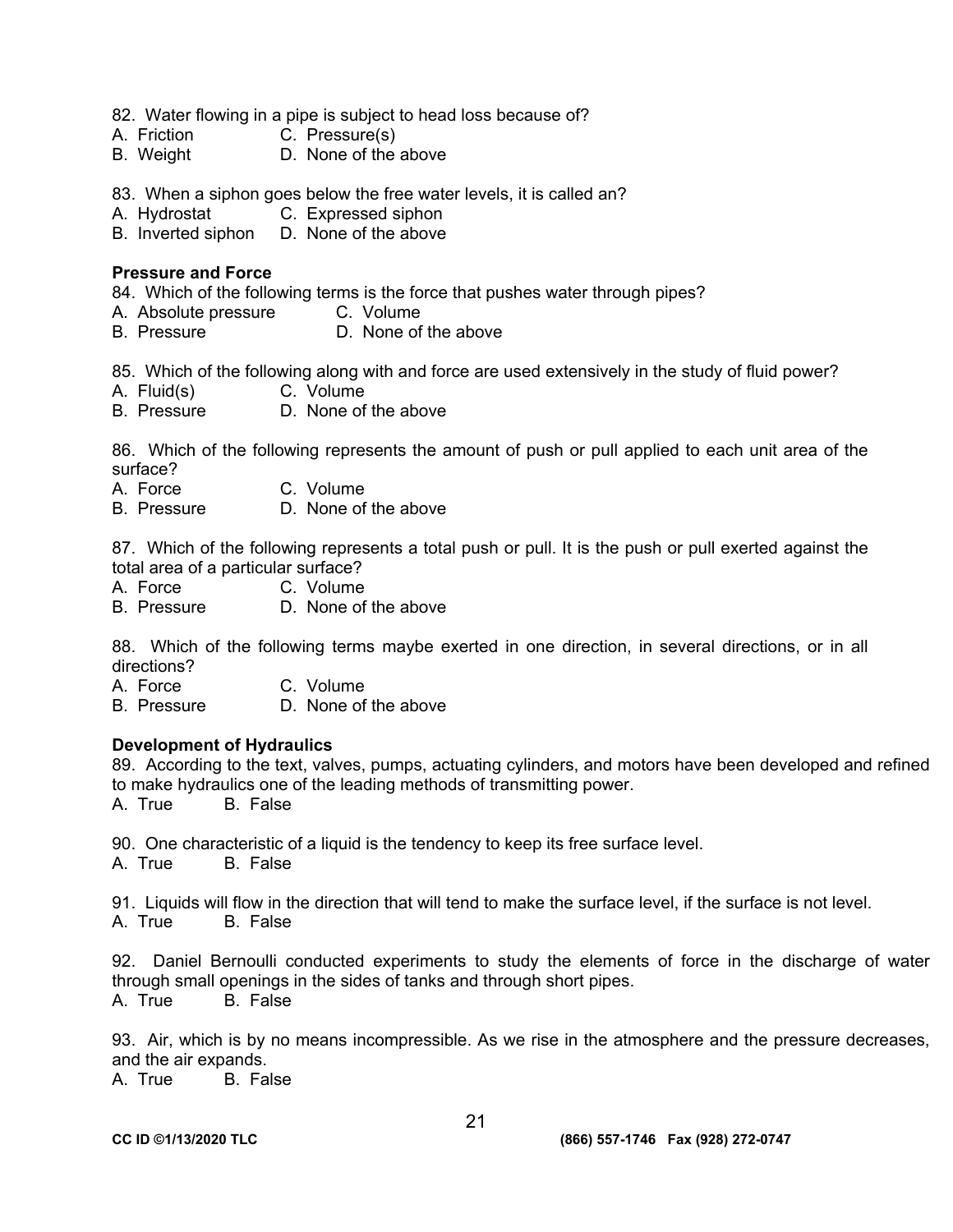94. The mercury column is held up by the pressure by horror vacui as Aristotle had supposed.

A. True B. False

#### **Pascal's Law**

95. The indicated pressure is doubled, when the?

- A. Depth is doubled C. Column is tripled
- B. Pressure will be less D. None of the above

96. The pressure at any depth in \_\_\_\_\_\_\_\_\_\_\_\_\_\_\_\_\_\_\_\_\_\_ of the column of liquid at that depth divided by the cross-sectional area of the column at that depth.

- A. Volume of a liquid C. Liquid is equal to the weight
- B. Pressure of a liquid D. None of the above

97. Which of the following produces the pressure is referred to as the fluid head of the liquid?

- A. Volume of a liquid C. Liquid is equal to the weight
- B. Pressure of a liquid D. None of the above
- 98. **Example 1** is due to its fluid head is also dependent on the density of the liquid.
- A. Volume of a liquid C. Liquid is equal to the weight
- B. Pressure of a liquid D. None of the above
- 99. Pressure in a \_\_\_\_\_\_\_\_\_\_\_\_\_\_\_\_\_\_of direction.
- A. Weight of a liquid
- B. Liquid at a specific depth D. None of the above

100. Pressure due to the \_\_\_\_\_\_\_\_\_\_\_\_\_\_\_\_\_, at any level, depends on the depth of the fluid from the surface.

- A. Weight of a liquid C. Liquid is independent
- B. Liquid at a specific depth D. None of the above

101. If the exposed face of the pressure gauges are moved closer to the surface of the liquid, the indicated?

- A. Depth is doubled C. Column is tripled
- B. Pressure will be less D. None of the above

102. According to the text, pressure does not acts at right angles to the containing surfaces.<br>A. True B. False A. True

103. If a pressure gauge, with an exposed face, is placed beneath the surface of a liquid at a specific depth and pointed in different directions, the pressure will read differently in different directions.

A. True B. False

104. Pascal discovered that pressure in a fluid acts equally in some directions. A. True B. False

#### **Static Pressure**

105. Static pressure exists in addition to gravity that may also be present at the same time. A. True B. False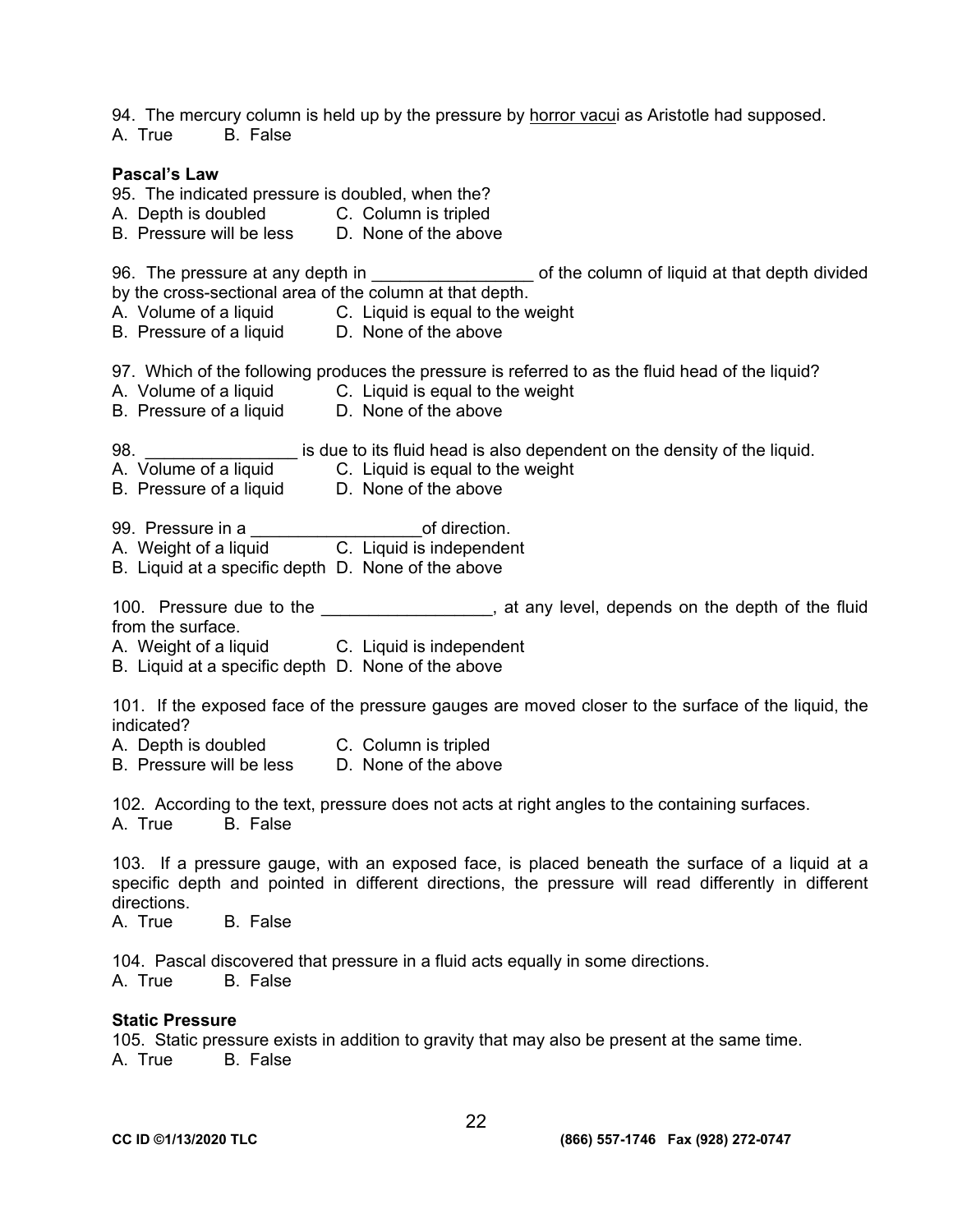106. Pascal's law states that a pressure set up in a fluid acts equally in all directions and at right angles to the containing surfaces.

A. True B. False

107. Pascal's law covers the situation only for fluids at rest or practically at rest. It is true only for the factors making up \_\_\_\_\_\_\_\_\_\_\_\_\_\_\_\_\_\_\_\_\_\_.

A. Pressure drop

B. Static head D. None of the above

108. When velocity becomes a factor it must have a direction, the force related to the velocity must also have a direction, so that Pascal's law alone does not apply to the dynamic factors of?

- A. Pressure drop C. Fluid power
- B. Static head D. None of the above

109. The dynamic factors of inertia and friction are related to the static factors. Velocity head and are obtained at the expense of static head.

A. Friction head C. Fluid power

B. Static head D. None of the above

#### **Volume and Velocity of Flow**

110. Which of the following flow terms when passing a point in a given time is known as its volume of flow or flow rate?

- A. Pressure drop C. Velocity of flow
- B. Volume of a liquid D. None of the above

111. Which of the following flow terms is usually expressed in gallons per minute (gpm) and is associated with relative pressures of the liquid, such as 5 gpm at 40 psi?

- A. Pressure drop C. Volume of flow
- B. Volume of a liquid D. None of the above

112. Which of the following flow terms is defined as the average speed at which the fluid moves past a given point. It is usually expressed in feet per second (fps) or feet per minute (fpm).

- A. Pressure drop C. Velocity of flow
- B. Volume of a liquid D. None of the above

113. Volume and friction head are often considered together, that is, with volume of input unchanged—the velocity of flow increases as the cross section or size of the pipe decreases. A. True B. False

#### **Bernoulli's Principle**

114. Bernoulli's principle thus says that a rise (or fall) in pressure in a flowing fluid must always be accompanied by a decrease (or increase) in the speed, and conversely, if an increase (decrease) in, the speed of the fluid results in a decrease (or increase) in the pressure.

A. True B. False

115. Bernoulli's principle is responsible for the fact that a shower curtain gets "sucked inwards'' when the water is first turned on. What happens is that the increased water/air velocity inside the curtain (relative to the still air on the other side) causes a pressure drop.

A. True B. False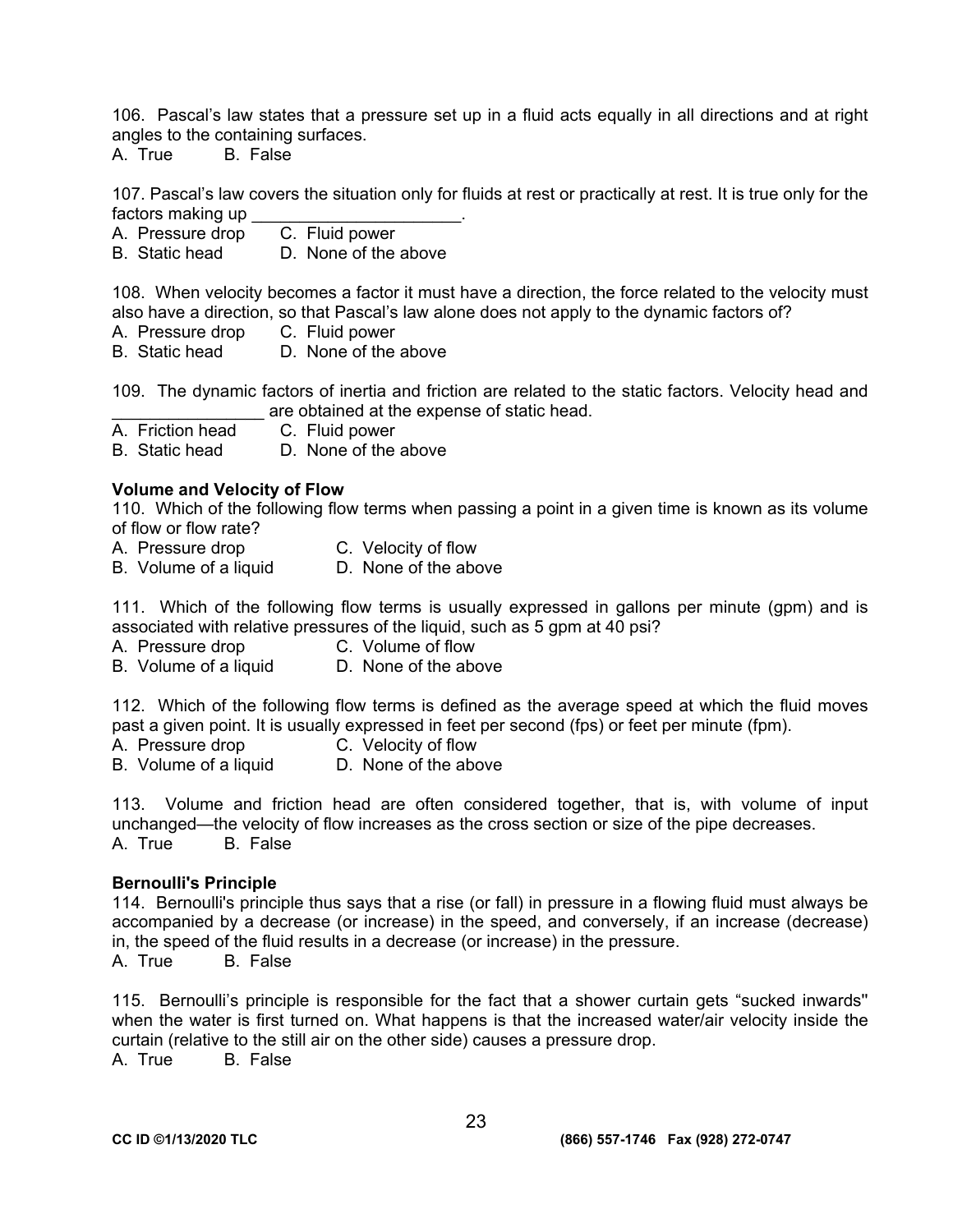#### **Types of Backflow Prevention Methods and Assemblies**

116. An air gap is a physical disconnection between the free flowing discharge end of a potable water pipeline and the top of an?

A. Open receiving vessel C. Air gap

B. Air break D. None of the above

117. Which of the following must be at least two times the diameter of the supply pipe and not less than one inch?

- A. Open receiving vessel C. Air gap
- B. Air break D. None of the above

118. Which of the following must either be physically disconnected or have an approved backflow prevention device installed to protect the public water system?

A. Cross-connection C. Indirect connection

B. Open receiving vessel D. None of the above

119. When the air flow is restricted, such as the case of an air gap located near a wall, the air gap separation must be increased.

A. Non-restricted - Increased C. Restricted - Increased

B. Restricted - Decreased D. None of the above

120. The type of device selected for a particular installation depends on several factors.

A. True B. False

121. According to the text, an air break is a physical separation between the free flowing discharge end of a potable water supply pipeline, and the overflow rim of an open or non-pressure receiving vessel.

A. True B. False

122. Air gap separations shall be vertically orientated a distance of at least twice the inside diameter of the supply, but never less than?

A. 1 inch C. 3 inches

B. 2 inches D. None of the above

123. An obstruction around or near an Air gap may restrict the flow of air into the outlet pipe and nullify the effectiveness of the air gap to prevent

- A. Connection C. Backpressure
- B. Backsiphonage D. None of the above

124. An air gap is acceptable for **the and is theoretically the most effective** protection.

- A. High hazard installations C. Low pollutional hazards
- B. High pollutional concerns D. None of the above

#### **Vacuum Breakers**

125. Vacuum breaker(s) can have two types?

- A. Atmospheric and pressure C. Hazard and pollutional application(s)
- B. Atmospheric and spring D. None of the above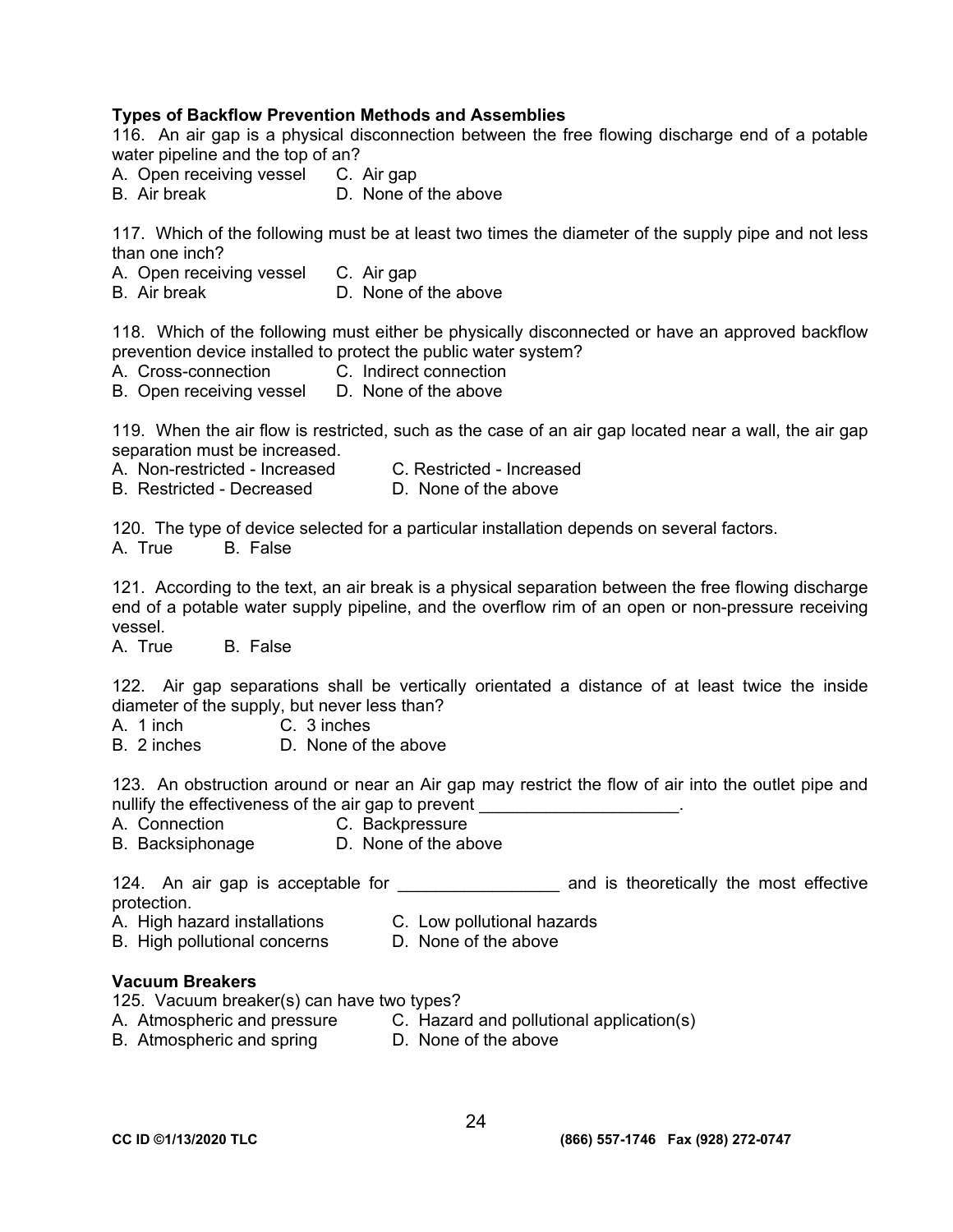126. Which of the following terms may not be installed downstream of atmospheric vacuum breakers but are allowed on pressure vacuum breakers?

- A. Test cocks C. Shut offs
- B. Air inlet valve D. None of the above

127. Vacuum breaker(s must be installed above the highest?

- A. Downstream piping C. Hazard applications
- B. Upstream piping D. None of the above

128. Which of the following contains a float check, a check seat, and an air inlet port?

A. Double check C. RP

B. Atmospheric vacuum breaker D. None of the above

129. Both vacuum breakers devices primary purpose is to protect the water system from cross connections due to submerged inlets, such as irrigation systems and tank applications. A. True B. False

130. The difference between the two types them is that the pressure vacuum breaker is spring loaded to assist the device's opening.

A. True B. False

131. Both vacuum breakers devices open the pipeline to atmosphere in the event of backsiphonage only.

A. True B. False

132. Both vacuum breakers devices are approved for backpressure conditions.

A. True B. False

133. The Atmospheric vacuum breaker allows air to enter the water line when the line pressure is reduced to a gauge pressure of ten or below.

A. True B. False

134. Which of the following terms is not internally loaded?

- A. Air inlet valve C. Dump relief
- B. Check valve D. None of the above

135. To prevent the Air inlet from sticking open, the device must not be installed on the pressure side of a shutoff valve, or wherever it may be under constant pressure more than 2 hours during a 12-hour period.

A. True B. False

136. Which of the following are designed to prevent backflow caused by backsiphonage only from low health hazards?

- A. Atmospheric vacuum breakers C. Backflow preventor(s)
- B. RPs D. None of the above

137. Atmospheric vacuum breakers Uses: Irrigation systems, commercial dishwasher and laundry equipment, chemical tanks and laboratory sinks.

A. True B. False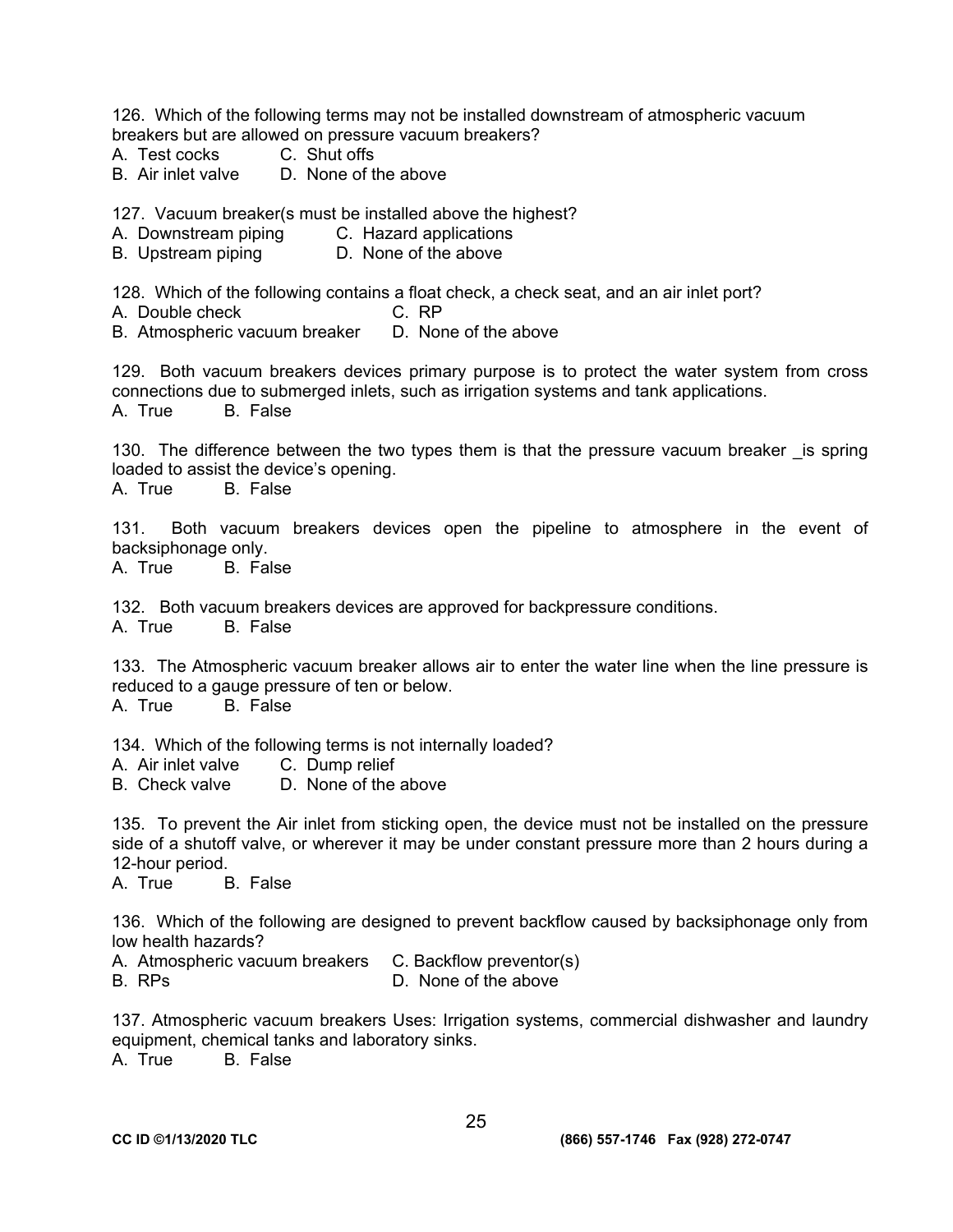138. Pressure Vacuum Breaker Assembly (PVB) consists of a weighted check valve, an independently operating relief valve, two resilient seated shutoff valves, and two properly located resilient seated test cocks.

A. True B. False

139. The PVB needs to be installed 24 inches above the service or supply line to work correctly. A. True B. False

140. Double Check Valve Assembly (DC) consists of two internally loaded check valves, either spring loaded or internally weighted, two resilient seated full ported shutoff valves, and four properly located resilient seated test cocks

A. True B. False

141. The double check valve assembly is designed to prevent backflow caused by backpressure and backsiphonage from high health hazards.

A. True B. False

142. The double check valve should be installed in an **Example 20** and protected from freezing.

- A. Confined space C. Above the ground
- B. Accessible location D. None of the above

143. The DC needs to be installed 12 inches the state of the for testing purposes only.

- A. Accessible location C. Above the highest downstream outlet
- B. Above the ground D. None of the above

144. Reduced Pressure Backflow Assembly (RP) consists of two independently acting spring loaded check valves separated by a Spring loaded differential pressure relief valve, two resilient seated full ported shutoff valves, and four properly located resilient seated test cocks. A. True B. False

145. During normal operation, the pressure between the two check valves, referred to as the air inlet zone, is maintained at a higher pressure than the supply pressure. A. True B. False

146. If either reduced pressure backflow assembly check valve leaks, the differential pressure relief valve maintains a differential pressure of at least two (2) psi between the supply pressure and the zone between the two check valves by discharging water to atmosphere. A. True B. False

147. According to the text, the reduced pressure backflow assembly or RP is designed to prevent backflow caused by backpressure and backsiphonage from low to high health hazards. A. True B. False

148. According to the text, the RP needs to be installed 12 inches above the ground for testing purposes only.

A. True B. False

149. The reduced pressure backflow assembly can be used for high hazard situations under backpressure only. Under normal conditions, the second check valve should never close. A. True B. False